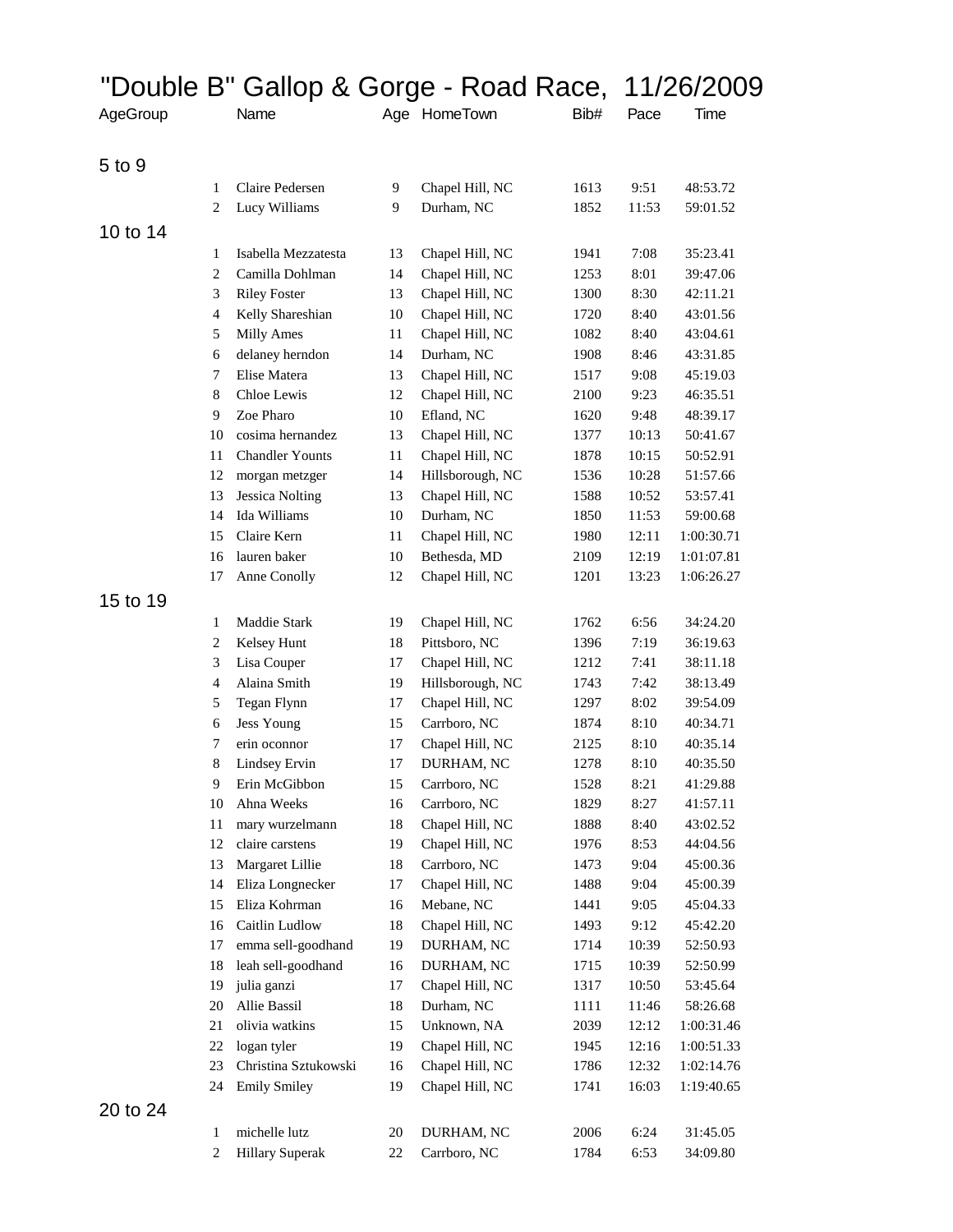| 3              | Kathleen Ghio             | 20     | Chapel Hill, NC   | 1323 | 7:13  | 35:52.01   |
|----------------|---------------------------|--------|-------------------|------|-------|------------|
| $\overline{4}$ | Alison Ryan               | 22     | Chapel Hill, NC   | 2033 | 7:17  | 36:10.17   |
| 5              | Danielle Pohlen           | 22     | Chapel Hill, NC   | 1627 | 7:22  | 36:36.48   |
| 6              | Julie Emerson             | 21     | Chapel Hill, NC   | 1275 | 7:23  | 36:39.33   |
| 7              | sophia giebultowicz       | 24     | Carrboro, NC      | 1988 | 8:03  | 39:59.09   |
| $\,8\,$        | Catherine Crum            | 21     | Efland, NC        | 1226 | 8:16  | 41:05.94   |
| 9              | Christine Royal           | 24     | Carrboro, NC      | 1682 | 8:35  | 42:36.17   |
| 10             | heather gleason           | 22     | Chapel Hill, NC   | 1329 | 8:37  | 42:48.38   |
| 11             | <b>Faith Strowd</b>       | 21     | Pittsboro, NC     | 1780 | 8:38  | 42:54.74   |
| 12             | mary campion              | 24     | Chapel Hill, NC   | 1172 | 8:42  | 43:14.36   |
| 13             | Rachel Frantz             | 24     | Chapel Hill, NC   | 1303 | 8:45  | 43:25.21   |
| 14             | Pai Liu                   | 24     | Asheville, NC     | 1483 | 8:50  | 43:52.88   |
| 15             | Audrey Smith              | 21     | Hillsborough, NC  | 1744 | 8:58  | 44:29.31   |
| 16             | Emma May                  | $21\,$ | Chapel Hill, NC   | 1521 | 9:04  | 44:59.31   |
| 17             | Samantha Smith            | 21     | Chapel Hill, NC   | 1746 | 9:05  | 45:06.05   |
| 18             | Christine Ghio            | 22     | Chapel Hill, NC   | 1322 | 9:10  | 45:29.09   |
| 19             | Kalina Staub              | 24     | DURHAM, NC        | 1764 | 9:11  | 45:35.51   |
| 20             | brody lowder              | 21     | Mebane, NC        | 1489 | 9:13  | 45:46.66   |
| 21             | Katherine Morin           | 24     | New York, NY      | 1562 | 9:20  | 46:21.95   |
| 22             | <b>Allison Peacock</b>    | 24     | Carrboro, NC      | 1611 | 9:21  | 46:25.34   |
| 23             | <b>Charliss Fenton</b>    | 22     | Chapel Hill, NC   | 1903 | 9:37  | 47:44.51   |
| 24             | <b>Hadley Northen</b>     | 23     | Chapel Hill, NC   | 1592 | 9:41  | 48:02.31   |
| 25             | Caroline Zarate           | 22     | Apex, NC          | 1883 | 9:47  | 48:36.89   |
| 26             | Suzanna Dupee             | 22     | Carrboro, NC      | 1267 | 9:56  | 49:17.67   |
| 27             | Alden Wofford             | 22     | Jackson, MS       | 1861 | 10:07 | 50:11.45   |
| 28             | Lindsay Herendeen         | 24     | Durham, NC        | 1376 | 10:12 | 50:37.54   |
| 29             | Kathryn Newman            | 24     | Durham, NC        | 1582 | 10:12 | 50:38.77   |
| 30             | anna jones                | 20     | Pittsboro, NC     | 1949 | 10:23 | 51:33.19   |
| 31             | Marianne Twu              | 24     | Carrboro, NC      | 1803 | 10:37 | 52:42.97   |
| 32             | <b>MINGJIN WANG</b>       | 24     | Carrboro, NC      | 1822 | 10:37 | 52:43.08   |
| 33             | Emily Hetherington        | 24     | ATHENS, GA        | 1380 | 11:22 | 56:24.95   |
| 34             | <b>Hillary Scott</b>      | 20     | Chapel Hill, NC   | 1709 | 11:32 | 57:14.61   |
| 35             | Kaitlin Morelli           | 22     | Greensboro, NC    | 1558 | 11:58 | 59:24.18   |
| 36             | kristen cook              | 22     | Mebane, NC        | 2101 | 11:59 | 59:30.72   |
| 37             | samantha howard           | 20     | Carrboro, NC      | 1911 | 13:41 | 1:07:57.42 |
| 38             | miranda harrisonquillin   | 23     | DURHAM, NC        | 2088 | 14:58 | 1:14:16.37 |
| $\mathbf{1}$   | tiffany thompsen          | 29     | Chapel Hill, NC   | 1915 | 6:15  | 31:02.71   |
| $\overline{c}$ | Dorothy Wofford           | 26     | Winston Salem, NC | 1862 | 6:20  | 31:29.80   |
| 3              | Jennifer Gapin            | 28     | Miami Beach, FL   | 1318 | 6:37  | 32:50.85   |
| $\overline{4}$ | Whitney Heavner           | 26     | Chapel Hill, NC   | 1368 | 6:50  | 33:57.45   |
| 5              | Cheryl Miller             | 25     | Chapel Hill, NC   | 1544 | 7:07  | 35:22.94   |
| 6              | Chris Kahler              | 28     | Roslyn, VA        | 1420 | 7:19  | 36:21.01   |
| 7              | Nicole Vincent Jordan     | 27     | Chapel Hill, NC   | 1818 | 7:21  | 36:28.67   |
| 8              | <b>Jessica Fines</b>      | 27     | Pittsboro, NC     | 1292 | 7:39  | 38:01.51   |
| 9              | <b>Christy Anderson</b>   | 27     | Chapel Hill, NC   | 1084 | 7:40  | 38:04.90   |
| 10             | Rachel Gage               | 28     | Atlanta, GA       | 1930 | 7:44  | 38:22.02   |
| 11             | Paige Ammons              | 27     | Boston, MA        | 1975 | 7:44  | 38:23.51   |
| 12             | <b>Ashley Karpinos</b>    | 29     | Nashville, TN     | 1424 | 7:53  | 39:10.23   |
| 13             | abbey blume               | 26     | DURHAM, NC        | 1969 | 7:54  | 39:12.07   |
| 14             | <b>Brittany Mortensen</b> | 25     | Chapel Hill, NC   | 1563 | 7:59  | 39:39.68   |
| 15             | liz willetts              | 29     | Chapel Hill, NC   | 2116 | 8:12  | 40:41.98   |
| 16             | Aimee Shea                | 27     | Chapel Hill, NC   | 1723 | 8:12  | 40:44.24   |
| 17             | mary clarkepearson        | 29     | Unknown, NA       | 2034 | 8:16  | 41:02.62   |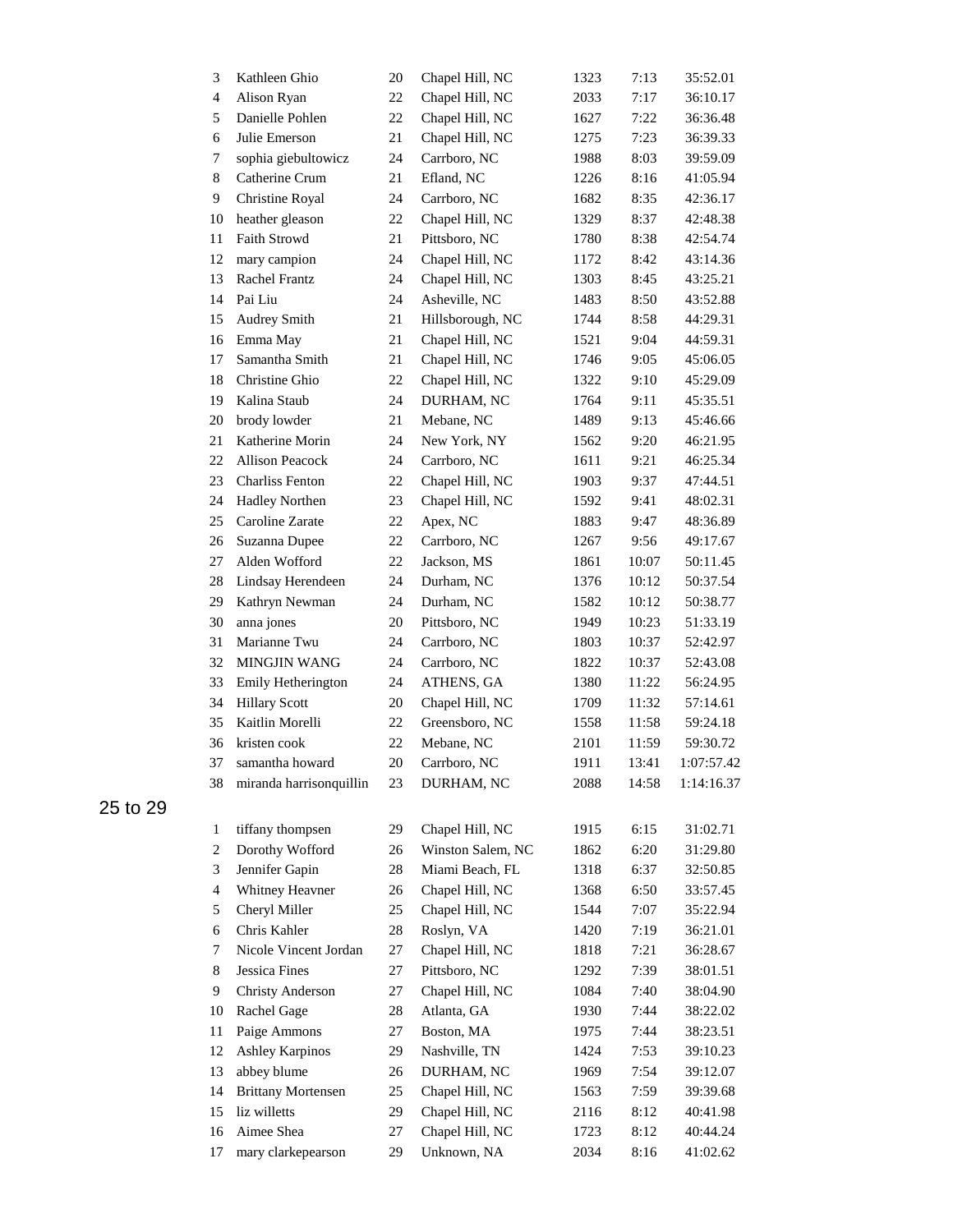| 18 | Lauren Bomba           | 25     | Washington, DC     | 1141 | 8:17  | 41:10.22   |
|----|------------------------|--------|--------------------|------|-------|------------|
| 19 | Laura Wurts            | 26     | Carrboro, NC       | 1872 | 8:18  | 41:12.66   |
| 20 | <b>Taylor Wofford</b>  | 29     | Durham, NC         | 1865 | 8:20  | 41:24.04   |
| 21 | Erin Lett              | 28     | Huntingburg, IN    | 1468 | 8:21  | 41:27.47   |
| 22 | Nikki Hastings         | 27     | Chapel Hill, NC    | 1367 | 8:22  | 41:32.83   |
| 23 | Nicole Robertson       | 28     | Durham, NC         | 1913 | 8:26  | 41:51.08   |
| 24 | liv rasmussen          | 28     | Chapel Hill, NC    | 1902 | 8:39  | 42:59.23   |
| 25 | Ariette Schierz        | 29     | DURHAM, NC         | 1700 | 8:49  | 43:47.54   |
| 26 | <b>Brittany Dinola</b> | 27     | Charlotte, NC      | 1248 | 8:50  | 43:53.62   |
| 27 | jordan jordan          | 26     | Crystal Lake, IL   | 2118 | 9:00  | 44:42.48   |
| 28 | Erika Streck           | 29     | Durham, NC         | 1774 | 9:10  | 45:31.73   |
| 29 | Kristin Johnson        | 26     | Durham, NC         | 1406 | 9:12  | 45:39.10   |
| 30 | Carolyn DeMaere        | 27     | New York, NY       | 1241 | 9:15  | 45:54.66   |
| 31 | Christine Hoke         | 29     | Charlotte, NC      | 1386 | 9:17  | 46:04.97   |
| 32 | Amanda Teer            | 27     | Chapel Hill, NC    | 1791 | 9:18  | 46:12.00   |
| 33 | Meriwether Wofford     | 25     | Jackson, MS        | 1864 | 9:22  | 46:28.78   |
| 34 | Anna Davis             | 27     | manteo, NC         | 1239 | 9:22  | 46:30.22   |
| 35 | Megan Popielarczyk     | 27     | Chapel Hill, NC    | 1629 | 9:24  | 46:41.51   |
| 36 | <b>Margaret Barry</b>  | 28     | Arlington, VA      | 1108 | 9:25  | 46:46.36   |
| 37 | Dori Steinberg         | 29     | Carrboro, NC       | 1770 | 9:27  | 46:54.41   |
| 38 | carrielynn odonnell    | 29     | Chapel Hill, NC    | 2041 | 9:27  | 46:55.88   |
| 39 | Sarah Smiley           | 25     | Chapel Hill, NC    | 1742 | 9:29  | 47:05.33   |
| 40 | Meredith Jenkins       | 26     | Chapel Hill, NC    | 1401 | 9:32  | 47:19.34   |
| 41 | Krista Holub           | 28     | Carrboro, NC       | 1392 | 9:35  | 47:33.50   |
| 42 | sarah wolff            | 28     | DURHAM, NC         | 2087 | 9:42  | 48:10.32   |
| 43 | <b>Blaine Barbee</b>   | 27     | Hillsborough, NC   | 1107 | 9:44  | 48:18.77   |
| 44 | Jennifer Lund          | 28     | Chapel Hill, NC    | 1967 | 9:46  | 48:29.54   |
| 45 | Stephanie Scott        | 26     | Chapel Hill, NC    |      | 9:47  | 48:32.77   |
|    |                        |        |                    | 1710 |       |            |
| 46 | Bien Lai               | 27     | Chapel Hill, NC    | 1452 | 9:47  | 48:34.35   |
| 47 | rachel hansen          | 26     | Chapel Hill, NC    | 2077 | 9:49  | 48:43.37   |
| 48 | Katharine Kollins      | 29     | Durham, NC         | 1444 | 9:49  | 48:43.69   |
| 49 | Jessica Molnar         | 29     | Durham, NC         | 1550 | 9:51  | 48:55.43   |
| 50 | Jill Cooper            | 29     | Chapel Hill, NC    | 1206 | 10:04 | 49:57.32   |
| 51 | Marisa Nadas           | 29     | Boston, MA         | 1574 | 10:06 | 50:07.19   |
| 52 | Hana Crume             | 25     | Chapel Hill, NC    | 1228 | 10:13 | 50:41.67   |
| 53 | Laurie Conteh          | 29     | Mebane, NC         | 1203 | 10:13 | 50:44.49   |
| 54 | Sheri Shoemaker        | 29     | Cape Canaveral, FL | 1727 | 10:14 | 50:48.42   |
| 55 | <b>Ashley Burger</b>   | 29     | Suwanee, GA        | 1165 | 10:14 | 50:48.54   |
| 56 | kasey christian        | 26     | Chapel Hill, NC    | 2010 | 10:14 | 50:49.66   |
| 57 | Lisa Benjamin          | 29     | Elkridge, MD       | 1120 | 10:40 | 52:56.59   |
| 58 | Lindsay Benjamin       | 26     | Carrboro, NC       | 1929 | 10:42 | 53:05.60   |
| 59 | rebecca miller         | $28\,$ | St. Louis, MO      | 1546 | 10:43 | 53:11.83   |
| 60 | <b>Emily Sears</b>     | 25     | Chapel Hill, NC    | 1711 | 10:48 | 53:36.61   |
| 61 | Amber Cushing          | 27     | Chapel Hill, NC    | 1234 | 10:52 | 53:57.84   |
| 62 | paige goss             | 29     | Durham, NC         | 2051 | 10:54 | 54:08.63   |
| 63 | Abby Weber             | 26     | Chapel Hill, NC    | 1827 | 11:08 | 55:16.99   |
| 64 | Jenn Martin            | 26     | Chapel Hill, NC    | 1510 | 11:18 | 56:07.92   |
| 65 | Laura Anthony          | 26     | Durham, NC         | 1095 | 11:50 | 58:43.39   |
| 66 | candice reder          | 26     | Chapel Hill, NC    | 2018 | 11:50 | 58:44.95   |
| 67 | Lauren Hart            | 25     | Chapel Hill, NC    | 1360 | 11:56 | 59:16.92   |
| 68 | Rachel Filip           | 25     | Durham, NC         | 1291 | 12:28 | 1:01:51.18 |
| 69 | Sarah Starkey          | 27     | Raleigh, NC        | 1763 | 12:28 | 1:01:51.21 |
| 70 | chanell howard         | 26     | Carrboro, NC       | 1912 | 13:41 | 1:07:57.34 |
| 71 | Jolien Verdaasdonk     | 25     | Durham, NC         | 1814 | 13:57 | 1:09:14.22 |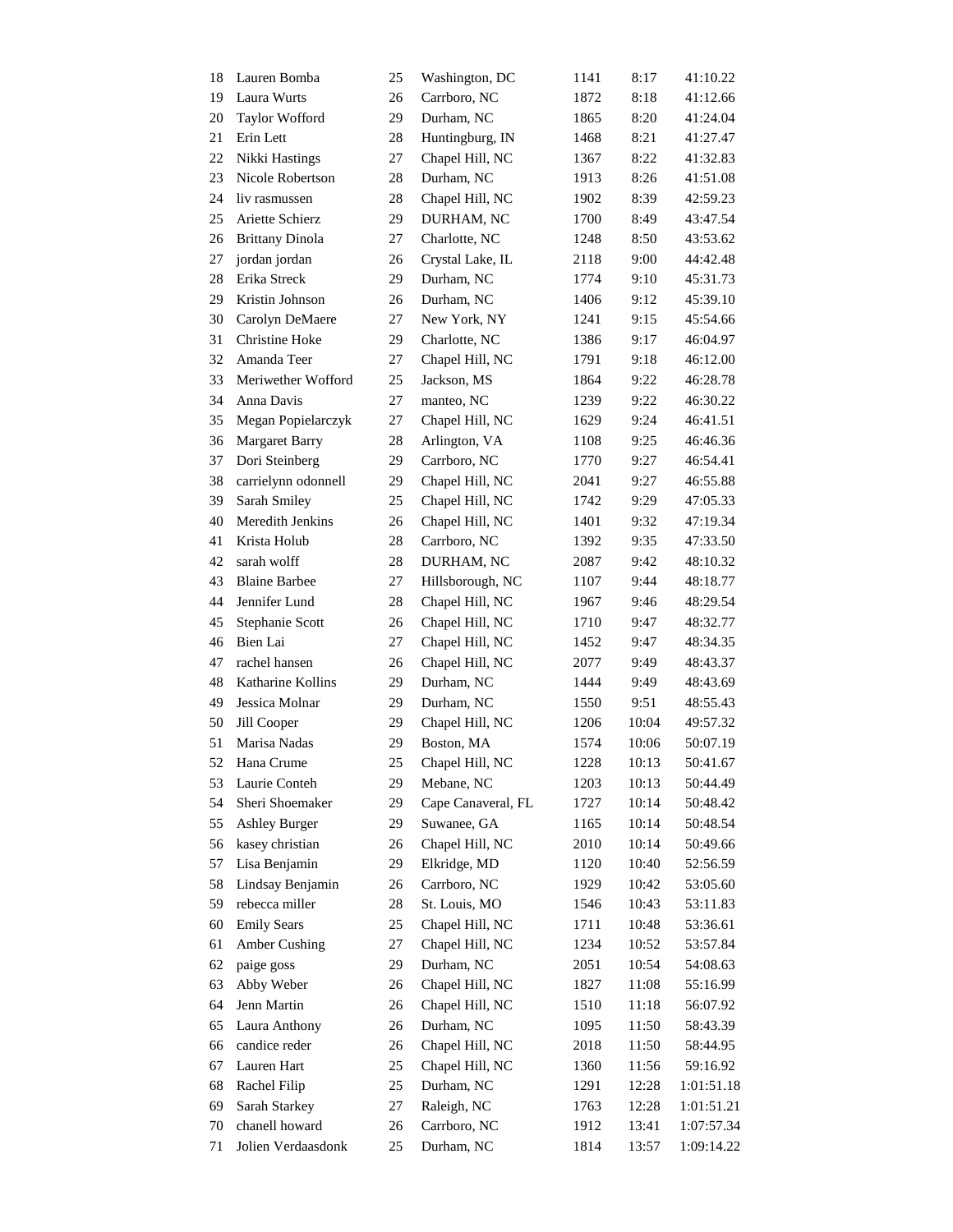| 72             | Kristin Staley          | 26 | Chapel Hill, NC  | 1760 | 15:20 | 1:16:05.41 |
|----------------|-------------------------|----|------------------|------|-------|------------|
| 73             | <b>Tiffany Cheshire</b> | 26 | Durham, NC       | 1184 | 15:20 | 1:16:05.85 |
| 74             | Jessica Streck          | 27 | Durham, NC       | 1775 | 16:05 | 1:19:51.15 |
|                |                         |    |                  |      |       |            |
| 1              | anne nutt               | 32 | Rockville, MD    | 2054 | 6:42  | 33:15.20   |
| $\sqrt{2}$     | Jessica Bishop          | 34 | Chapel Hill, NC  | 1127 | 6:43  | 33:22.29   |
| 3              | Kari MacLean            | 34 | Pittsboro, NC    | 1502 | 7:00  | 34:48.30   |
| $\overline{4}$ | Meredith Horne          | 34 | Chapel Hill, NC  | 2022 | 7:05  | 35:12.85   |
| 5              | <b>Ivy Pointer</b>      | 31 | Durham, NC       | 1928 | 7:07  | 35:20.39   |
| 6              | <b>Courtney Sommer</b>  | 30 | Carrboro, NC     | 1750 | 7:11  | 35:40.58   |
| 7              | Danielle Baker          | 33 | Durham, NC       | 2011 | 7:13  | 35:49.21   |
| $\,8\,$        | amy schmid              | 34 | Durham, NC       | 2080 | 7:18  | 36:16.63   |
| 9              | <b>Brooke Young</b>     | 30 | Unknown, NA      | 1948 | 7:37  | 37:47.88   |
| 10             | Amy Singer              | 32 | Hillsborough, NC | 1735 | 7:40  | 38:06.01   |
| 11             | Kimberly Winton         | 34 | DURHAM, NC       | 1858 | 7:45  | 38:28.85   |
| 12             | Jennifer Adams          | 33 | Pittsboro, NC    | 1074 | 7:50  | 38:54.33   |
| 13             | Sara Harward            | 31 | Chapel Hill, NC  | 1364 | 7:50  | 38:54.41   |
| 14             | palma chillon           | 33 | Carrboro, NC     | 1990 | 7:57  | 39:28.22   |
| 15             | Kristin Linton          | 33 | DURHAM, NC       | 1480 | 8:03  | 39:56.10   |
| 16             | Jennifer Thompson       | 33 | Chapel Hill, NC  | 1794 | 8:14  | 40:53.16   |
| 17             | <b>Holly Borham</b>     | 34 | Chapel Hill, NC  | 1143 | 8:18  | 41:14.52   |
| 18             | connie freeman          | 33 | Durham, NC       | 1306 | 8:23  | 41:39.30   |
| 19             | Sonya Linton            | 30 | DURHAM, NC       | 1481 | 8:29  | 42:06.00   |
| 20             | Kari Mueller            | 34 | Chicago, IL      | 1569 | 8:33  | 42:25.50   |
| 21             | Virginia Wang           | 34 | Carrboro, NC     | 1823 | 8:36  | 42:41.94   |
| 22             | holli gall              | 30 | Chapel Hill, NC  | 1311 | 8:42  | 43:14.30   |
| 23             | Joy Cranshaw            | 30 | Chapel Hill, NC  | 1216 | 8:46  | 43:30.73   |
| 24             | Alison Gustafson        | 33 | Chapel Hill, NC  | 1344 | 8:50  | 43:52.24   |
| 25             | Noel Kulik              | 34 | Carrboro, NC     | 1450 | 8:50  | 43:52.32   |
| 26             | Anna Levy               | 31 | Arlington, VA    | 1469 | 8:53  | 44:04.65   |
| 27             | Sharon Kolling-Perin    | 32 | Carrboro, NC     | 1443 | 8:53  | 44:04.70   |
| 28             | Annalee Moore           | 32 | Chapel Hill, NC  | 1556 | 8:53  | 44:06.12   |
| 29             | Rose Monahan            | 33 | Chapel Hill, NC  | 1553 | 9:02  | 44:50.56   |
| 30             | Maria Barton            | 31 | New York, NY     | 1110 | 9:04  | 45:02.45   |
| 31             | Rebecca Richard         | 34 | Chapel Hill, NC  | 1660 | 9:06  | 45:13.67   |
| 32             | Erica Koszalka          | 32 | Arlington, VA    | 1445 | 9:10  | 45:32.04   |
| 33             | Kelley O'Brien          | 33 | Carrboro, NC     | 1599 | 9:11  | 45:33.66   |
| 34             | Mary Holmes             | 30 | Chapel Hill, NC  | 1390 | 9:11  | 45:34.71   |
| 35             | Alice Eng               | 33 | Jacksonville, FL | 1277 | 9:17  | 46:03.00   |
| 36             | Kristy Lee              | 31 | Carrboro, NC     | 1467 | 9:25  | 46:44.32   |
| 37             | <b>Emily Brouwer</b>    | 33 | Chapel Hill, NC  | 2023 | 9:29  | 47:07.33   |
| 38             | Amy Drew                | 32 | Chapel Hill, NC  | 1258 | 9:33  | 47:27.50   |
| 39             | Amy White               | 33 | Durham, NC       | 1841 | 9:34  | 47:28.46   |
| 40             | Karie Morgan            | 33 | Carrboro, NC     | 1560 | 9:39  | 47:52.40   |
| 41             | Keren Dongo             | 30 | Alexandria, VA   | 1255 | 9:40  | 47:58.31   |
| 42             | Elisabeth Galperin      | 31 | Hillsborough, NC | 1313 | 9:42  | 48:08.03   |
| 43             | Crystal Mays-Balster    | 34 | Pittsboro, NC    | 1523 | 9:42  | 48:09.44   |
| 44             | rebecca benefiel        | 34 | California, MD   | 2067 | 9:45  | 48:26.12   |
| 45             | kristina lund           | 32 | Alexandria, VA   | 1968 | 9:46  | 48:29.63   |
| 46             | Amy Hagen               | 34 | Durham, NC       | 1349 | 9:50  | 48:51.85   |
| 47             | Kate Faulkner           | 30 | Knoxville, TN    | 1288 | 9:54  | 49:07.95   |
| 48             | Sara Faccidomo          | 33 | Chapel Hill, NC  | 1283 | 9:54  | 49:11.55   |
| 49             | katherine thomson-jones | 34 | Chapel Hill, NC  | 1797 | 9:58  | 49:27.65   |
| 50             | Anne Weaver             | 33 | Chapel Hill, NC  | 1826 | 10:00 | 49:39.47   |
|                |                         |    |                  |      |       |            |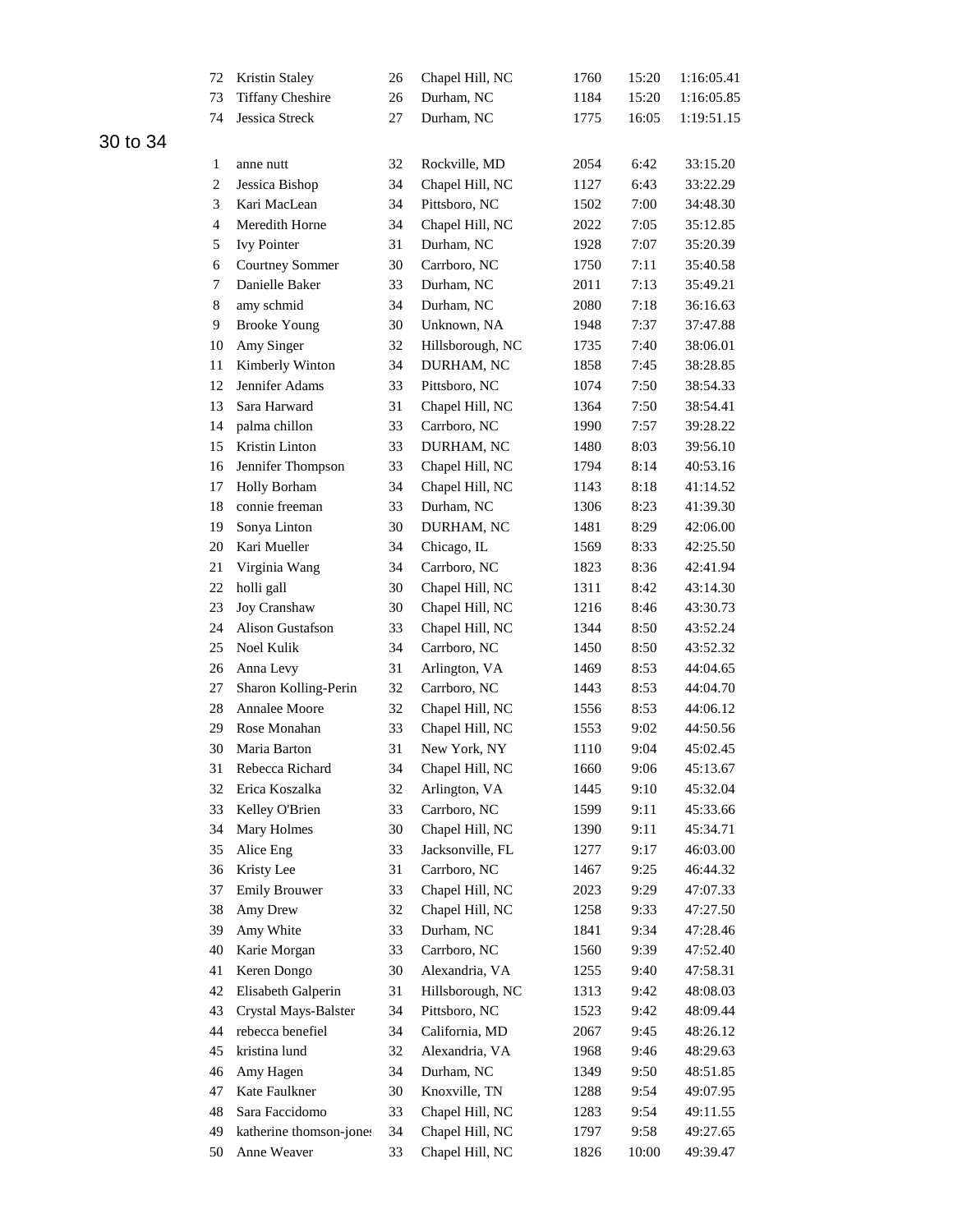| 51             | Kiyah Duffey             | 30 | Carrboro, NC      | 1263 | 10:01 | 49:42.46   |
|----------------|--------------------------|----|-------------------|------|-------|------------|
| 52             | Meghan Slining           | 33 | DURHAM, NC        | 1738 | 10:01 | 49:43.42   |
| 53             | andrea mulholland        | 31 | Carrboro, NC      | 2019 | 10:03 | 49:52.00   |
| 54             | Paula Grow               | 32 | Durham, NC        | 1342 | 10:13 | 50:43.56   |
| 55             | Christa Payne            | 32 | Chattanooga, TN   | 1609 | 10:14 | 50:48.60   |
| 56             | <b>April Saunders</b>    | 32 | Laguna Hills, CA  | 1696 | 10:16 | 50:56.14   |
| 57             | Maya Lindley             | 32 | Chapel Hill, NC   | 1475 | 10:23 | 51:33.41   |
| 58             | <b>Lindsay Stanek</b>    | 33 | Durham, NC        | 1761 | 10:29 | 52:01.77   |
| 59             | Kate Krieger             | 30 | Carrboro, NC      | 1448 | 10:31 | 52:10.73   |
| 60             | <b>LISA TAYLOR</b>       | 34 | Efland, NC        | 1951 | 10:33 | 52:20.64   |
| 61             | Jennifer DeVries         | 33 | RALEIGH, NC       | 1244 | 10:35 | 52:30.81   |
| 62             | johanna sampson          | 31 | Chapel Hill, NC   | 1689 | 10:53 | 54:00.58   |
| 63             | anna larson              | 31 | DURHAM, NC        | 1459 | 10:55 | 54:11.78   |
| 64             | <b>Eileen Philips</b>    | 34 | Durham, NC        | 1621 | 10:59 | 54:32.91   |
| 65             | Deidre Charles           | 33 | Silver Spring, MD | 1180 | 11:03 | 54:51.05   |
| 66             | melanie safir            | 33 | Carrboro, NC      | 1958 | 11:23 | 56:29.58   |
| 67             | Jaime Powell             | 31 | Carrboro, NC      | 1633 | 11:24 | 56:35.00   |
| 68             | Catherine Fagan          | 34 | Efland, NC        | 1284 | 11:28 | 56:56.30   |
| 69             | Christine Pesetski       | 34 | Durham, NC        | 1617 | 11:36 | 57:37.40   |
| 70             | Anne Thornhill           | 32 | Durham, NC        | 1798 | 11:39 | 57:49.29   |
| 71             | Laura Lapham             | 34 | Tallahassee, FL   | 1458 | 11:40 | 57:56.69   |
| 72             | Katherine Stephens       | 33 | Durham, NC        | 1771 | 11:43 | 58:08.75   |
| 73             | Erin Deignan             | 31 | Carrboro, NC      | 1240 | 11:44 | 58:13.10   |
| 74             | nicola flynn             | 30 | Durham, NC        | 2066 | 11:53 | 58:57.33   |
| 75             | crissy supples           | 30 | Chapel Hill, NC   | 2114 | 11:57 | 59:21.31   |
| 76             | jordan inselmann         | 31 | Unknown, NA       | 2115 | 11:58 | 59:22.12   |
| $77\,$         | Andrea Moore             | 30 | Chapel Hill, NC   | 1555 | 12:02 | 59:45.36   |
| 78             | Inhi Suh                 | 34 | Durham, NC        | 1782 | 12:07 | 1:00:10.09 |
| 79             | Sheri Morano             | 34 | Chapel Hill, NC   | 1557 | 12:24 | 1:01:31.57 |
| 80             | rebecca Clayton          | 32 | Durham, NC        | 1191 | 12:50 | 1:03:44.63 |
| 81             | yasmine elramly          | 33 | Durham, NC        | 2047 | 12:51 | 1:03:49.56 |
| 82             | Sarah Radke              | 31 | Carrboro, NC      | 1641 | 14:04 | 1:09:47.36 |
| 83             | <b>Ibsen Charles</b>     | 30 | Durham, NC        | 1181 | 15:41 | 1:17:51.78 |
| 84             | <b>Tracey Streck</b>     | 30 | Durham, NC        | 1779 | 16:05 | 1:19:51.91 |
|                |                          |    |                   |      |       |            |
| 1              | Nancy Kaiser             | 39 | DURHAM, NC        | 1422 | 6:26  | 31:59.09   |
| $\overline{c}$ | <b>Stacey Richardson</b> | 37 | Chapel Hill, NC   | 1662 | 6:34  | 32:35.76   |
| 3              | Ellen Parker             | 38 | Chapel Hill, NC   | 1981 | 6:45  | 33:33.21   |
| $\overline{4}$ | Julia Brandon            | 37 | Durham, NC        | 1147 | 7:05  | 35:10.86   |
| 5              | rachel tesser            | 38 | Chapel Hill, NC   | 1892 | 7:23  | 36:42.17   |
| 6              | Caitlin Hirschman        | 37 | Chapel Hill, NC   | 1383 | 7:43  | 38:18.84   |
| 7              | Jenniffer Madson         | 39 | Oregon, WI        | 1504 | 7:43  | 38:21.33   |
| 8              | Tricia Mainil            | 39 | Raleigh, NC       | 1505 | 7:56  | 39:22.92   |
| 9              | lora charles             | 38 | DURHAM, NC        | 1182 | 7:58  | 39:34.01   |
| 10             | <b>Tracy Eldred</b>      | 39 | Carrboro, NC      | 1274 | 8:02  | 39:52.05   |
| 11             | Kristen Linney           | 35 | Durham, NC        | 1477 | 8:15  | 40:58.62   |
| 12             | melissa scheffler        | 36 | Pittsburgh, PA    | 2003 | 8:18  | 41:15.19   |
| 13             | May Bryan                | 39 | Chapel Hill, NC   | 1937 | 8:19  | 41:16.44   |
| 14             | andrea hopelich          | 37 | Arlington, VA     | 1932 | 8:23  | 41:38.60   |
| 15             | Dana Campbell            | 38 | Chapel Hill, NC   | 1169 | 8:25  | 41:45.34   |
| 16             | Aimee Zaas               | 38 | Chapel Hill, NC   | 1882 | 8:26  | 41:52.64   |
| 17             | Katharine Keenan         | 35 | Washington, DC    | 1430 | 8:27  | 41:55.82   |
| 18             | sarah foster             | 37 | Chapel Hill, NC   | 1301 | 8:31  | 42:15.96   |
| 19             | Lisa Simmons             | 38 | Chapel Hill, NC   | 1732 | 8:38  | 42:54.92   |
|                |                          |    |                   |      |       |            |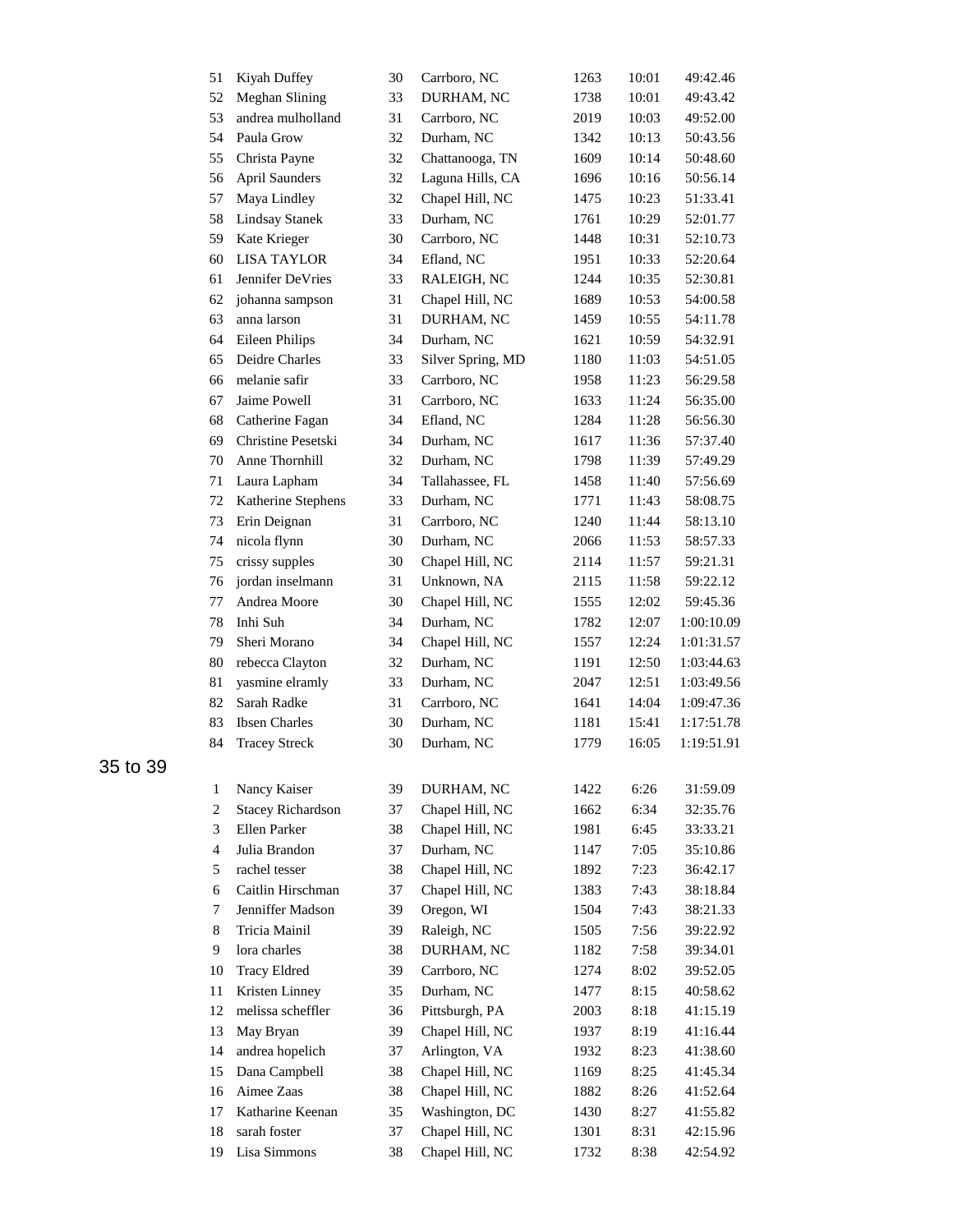| 20 | <b>Stacy Blank</b>         | 38 | Carrboro, NC           | 1938 | 8:42  | 43:10.06 |
|----|----------------------------|----|------------------------|------|-------|----------|
| 21 | Miranda Bailey Danku       | 39 | Chapel Hill, NC        | 1104 | 8:43  | 43:16.84 |
| 22 | Jennifer Shapiro           | 37 | Chapel Hill, NC        | 1718 | 8:45  | 43:24.08 |
| 23 | Kinsey Wennerstrom         | 39 | Durham, NC             | 1835 | 8:45  | 43:26.68 |
| 24 | <b>Tiffany Shubert</b>     | 39 | Chapel Hill, NC        | 1728 | 8:50  | 43:53.05 |
| 25 | Jo Rodgers                 | 38 | Chapel Hill, NC        | 2000 | 8:51  | 43:54.37 |
| 26 | April Harriman             | 35 | Summerville, SC        | 1358 | 8:52  | 43:59.64 |
| 27 | Tamara Daley               | 36 | Carrboro, NC           | 1931 | 9:02  | 44:51.39 |
| 28 | martha rath-xarlacos       | 39 | Chapel Hill, NC        | 1955 | 9:02  | 44:52.80 |
| 29 | <b>Wendy Sarratt</b>       | 36 | Chapel Hill, NC        | 2104 | 9:02  | 44:53.64 |
| 30 | daniela rubin              | 35 | buena park, CA         | 1985 | 9:03  | 44:57.68 |
| 31 | Kimberly Tupper            | 38 | Durham, NC             | 1802 | 9:07  | 45:17.43 |
| 32 | <b>Beth Galloway</b>       | 35 | Chapel Hill, NC        | 1312 | 9:07  | 45:17.60 |
| 33 | Mary Jane Billy            | 35 | Westfield, NJ          | 1125 | 9:07  | 45:18.68 |
| 34 | Dawn Byrnes                | 39 | Mebane, NC             | 1168 | 9:14  | 45:48.93 |
| 35 | Hilary Crittenden          | 38 | Chapel Hill, NC        | 1222 | 9:14  | 45:50.86 |
| 36 | Martina Kovarova           | 37 | Chapel Hill, NC        | 1447 | 9:18  | 46:11.21 |
| 37 | <b>Stacy Tantum</b>        | 37 | Durham, NC             | 1788 | 9:21  | 46:27.20 |
| 38 | Cindy Lee                  | 36 | Chapel Hill, NC        | 1465 | 9:24  | 46:39.87 |
| 39 | claudia kittredge          | 39 | Chapel Hill, NC        | 1437 | 9:26  | 46:48.54 |
| 40 | Patti Latimer              | 38 | DURHAM, NC             | 1461 | 9:28  | 46:58.63 |
| 41 | tara house                 | 39 | Carrboro, NC           | 1393 | 9:30  | 47:08.66 |
| 42 | diane dorney               | 35 | Carrboro, NC           | 1256 | 9:33  | 47:26.48 |
| 43 | <b>Stacy Hammonds</b>      | 37 | Durham, NC             | 1351 | 9:37  | 47:46.79 |
| 44 | Lou Bray                   | 39 | Durham, NC             | 1149 | 9:45  | 48:22.70 |
| 45 | Laura Roe                  | 37 | Chapel Hill, NC        | 1673 | 9:49  | 48:43.87 |
| 46 | Asli Serlo                 | 36 | Chapel Hill, NC        | 1717 | 9:51  | 48:54.07 |
| 47 | Koren Austin               | 36 | Raleigh, NC            | 1101 | 9:53  | 49:04.51 |
| 48 | Christi Hurt               | 38 | Chapel Hill, NC        | 1397 | 9:55  | 49:13.55 |
| 49 | Julie Novak                | 36 | Chapel Hill, NC        | 1597 | 9:55  | 49:14.84 |
| 50 | Sloane Akos                | 39 | Chapel Hill, NC        | 1075 | 9:57  | 49:25.50 |
| 51 | Kristen Malzahn            | 35 | Durham, NC             | 1506 | 9:57  | 49:26.14 |
| 52 | Patricia Benedict          | 39 | RALEIGH, NC            | 1119 | 10:00 | 49:40.26 |
| 53 | Helen Ingersoll            | 36 | Cedar Grove, NC        | 1904 | 10:03 | 49:54.38 |
| 54 | <b>Tamara Rice</b>         | 37 | Chapel Hill, NC        | 1658 | 10:03 | 49:55.19 |
| 55 | christina cheney           | 37 | Chapel Hill, NC        | 2096 | 10:08 | 50:19.08 |
| 56 | Michelle Engle             | 37 | Chapel Hill, NC        | 1921 | 10:08 | 50:19.14 |
| 57 | Maria Siegel               | 35 | DURHAM, NC             | 1730 | 10:08 | 50:20.43 |
| 58 | <b>Lynnette Montgomery</b> | 37 | Chapel Hill, NC        | 1554 | 10:11 | 50:31.50 |
| 59 | Elizabeth Pyle             | 38 | Carrboro, NC           | 1638 | 10:14 | 50:47.11 |
| 60 | Sherene Min                | 38 | Mebane, NC             | 1979 | 10:16 | 50:57.15 |
| 61 | jennifer padilla           | 39 | Carrboro, NC           | 2091 | 10:17 | 51:02.85 |
| 62 | Darice Witherspoon         | 36 | Durham, NC             | 1859 | 10:18 | 51:09.27 |
| 63 | Libby Vaughn               | 38 | Carrboro, NC           | 1812 | 10:19 | 51:12.35 |
| 64 | krista reddington          | 36 | Hillsborough, NC       | 1647 | 10:19 | 51:14.83 |
| 65 | Alexandra Givens           | 37 | Hillsborough, NC       | 1328 | 10:22 | 51:30.71 |
| 66 | Mandy Ravin                | 38 | Charlotte, NC          | 1646 | 10:26 | 51:45.61 |
| 67 | Kristen Kucera             | 37 | Durham, NC             | 1449 | 10:29 | 52:01.90 |
| 68 | Sarah Ehlers               | 39 | ATHENS, GA             | 1272 | 10:30 | 52:07.26 |
| 69 | sarah hinshaw              | 38 | Winston-Salem, NC      | 1382 | 10:34 | 52:28.60 |
| 70 | robyn larson               | 39 | Carrboro, NC           | 1923 | 10:43 | 53:11.38 |
| 71 | Audrey Holsten             | 35 | Wrightsville Beach, NC | 1391 | 10:44 | 53:16.53 |
| 72 | Julia Wertley-Rotenberr    | 38 | Chapel Hill, NC        | 1963 | 10:47 | 53:34.75 |
| 73 | Carrie Norry               | 38 | Bethesda, MD           | 1590 | 10:48 | 53:36.16 |
|    |                            |    |                        |      |       |          |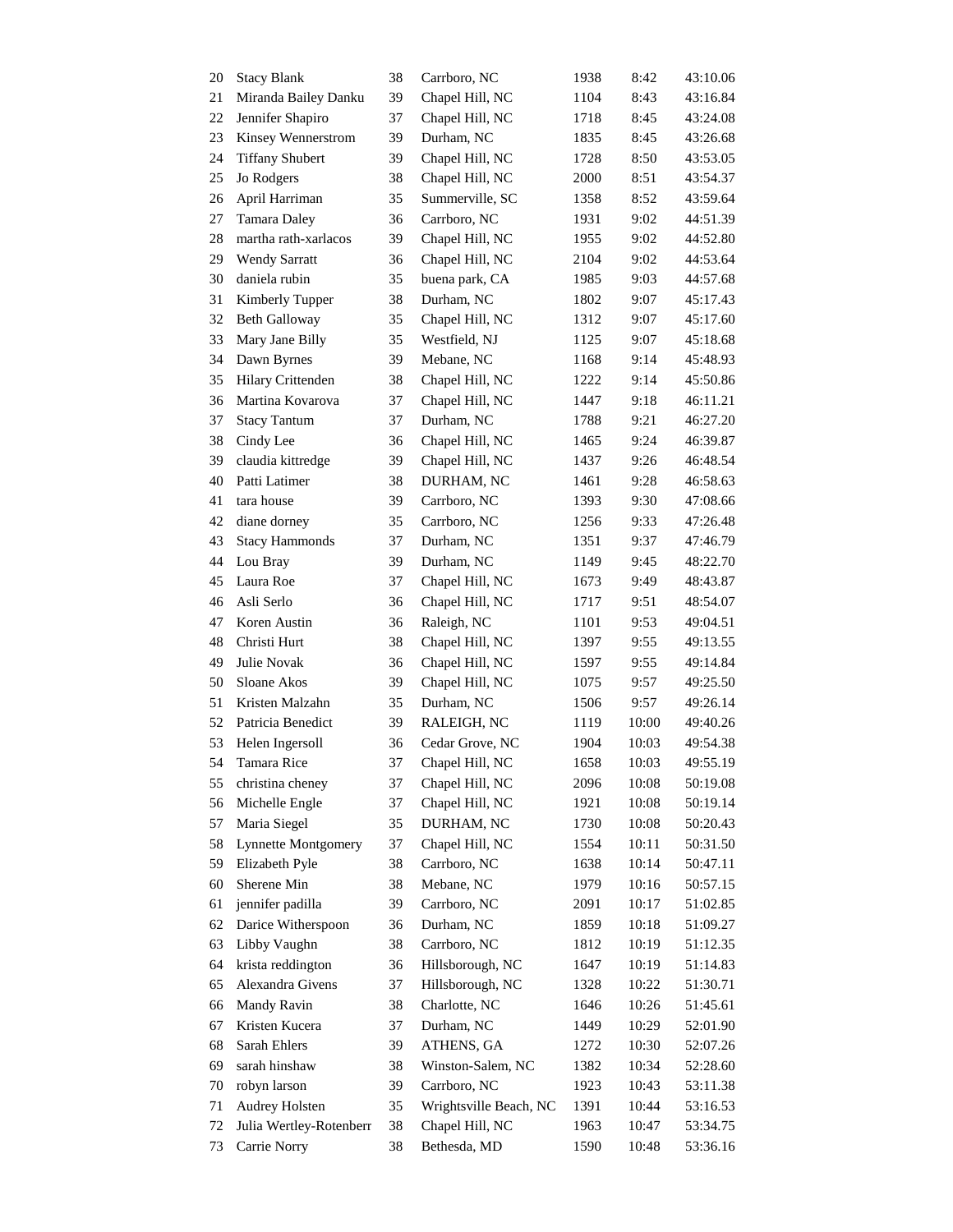|          | 74             | courtney hudson        | 35 | Durham, NC        | 2049 | 10:54 | 54:08.69   |
|----------|----------------|------------------------|----|-------------------|------|-------|------------|
|          | 75             | nicole wray            | 35 | Chapel Hill, NC   | 2122 | 11:03 | 54:49.26   |
|          | 76             | Emilie Nicotra         | 39 | hamden, CT        | 1584 | 12:28 | 1:01:53.27 |
|          | 77             | rose shaw              | 37 | Fanwood, NJ       | 1935 | 15:42 | 1:17:54.82 |
|          | 78             | Sheila Rao-Dayton      | 38 | Carrboro, NC      | 1645 | 15:49 | 1:18:29.48 |
| 40 to 44 |                |                        |    |                   |      |       |            |
|          | 1              | Kim Certain            | 41 | Chapel Hill, NC   | 2031 | 6:21  | 31:32.99   |
|          | 2              | Christine Eckermann Ro | 41 | Durham, NC        | 1270 | 6:55  | 34:19.55   |
|          | 3              | julie haase            | 40 | DURHAM, NC        | 1347 | 6:59  | 34:43.30   |
|          | $\overline{4}$ | Amy Charney            | 41 | Chapel Hill, NC   | 1183 | 7:04  | 35:04.51   |
|          | 5              | Ilona Jaspers          | 40 | Carrboro, NC      | 1400 | 7:08  | 35:24.50   |
|          | 6              | Lucy Nottingham        | 41 | Cary, NC          | 1594 | 7:17  | 36:11.79   |
|          | $\tau$         | Colleen Cavedo         | 43 | Hillsborough, NC  | 1178 | 7:39  | 37:57.01   |
|          | 8              | jennifer gibbon        | 42 | Pittsboro, NC     | 2045 | 7:40  | 38:02.68   |
|          | 9              | Laura Van Sant         | 43 | Chapel Hill, NC   | 1810 | 7:59  | 39:40.34   |
|          | 10             | Deb Reisinger          | 40 | Chapel Hill, NC   | 1651 | 7:59  | 39:40.97   |
|          | 11             | margaret cannon        | 40 | Carrboro, NC      | 1173 | 8:06  | 40:13.88   |
|          | 12             | <b>Bethany Paine</b>   | 41 | Chapel Hill, NC   | 2085 | 8:14  | 40:53.20   |
|          | 13             | Juliana West           | 41 | DURHAM, NC        | 1837 | 8:15  | 40:59.64   |
|          | 14             | Ellen Langhi           | 42 | Durham, NC        | 2083 | 8:16  | 41:05.49   |
|          | 15             | Stephanie Whetstone    | 40 | DURHAM, NC        | 2075 | 8:17  | 41:10.57   |
|          | 16             | Teresa Anile           | 42 | Hillsborough, NC  | 1089 | 8:30  | 42:14.91   |
|          | 17             | Amy Sayle              | 40 | Carrboro, NC      | 1933 | 8:31  | 42:15.04   |
|          | 18             | natalie ames           | 41 | Chapel Hill, NC   | 1083 | 8:40  | 43:04.91   |
|          | 19             | Kate Berrien           | 40 | Hillsborough, NC  | 1991 | 8:42  | 43:12.34   |
|          | 20             | Sue Holaday            | 41 | Leesburg, NC      | 1389 | 8:50  | 43:50.73   |
|          | 21             | Meredith Bolon         | 44 | Chapel Hill, NC   | 1137 | 9:00  | 44:43.49   |
|          | 22             | Dana Hanson-Baldauf    | 40 | Chapel Hill, NC   | 1353 | 9:01  | 44:45.94   |
|          | 23             | laura devivo           | 42 | Raleigh, NC       | 2036 | 9:06  | 45:10.87   |
|          | 24             | dneane norwood         | 44 | Carrboro, NC      | 1954 | 9:08  | 45:23.13   |
|          | 25             | Elizabeth Bruno        | 44 | Chapel Hill, NC   | 1161 | 9:12  | 45:40.39   |
|          | 26             | Jill Hamm              | 42 | Chapel Hill, NC   | 1350 | 9:15  | 45:53.71   |
|          | 27             | Kristen Andre          | 40 | Hillsborough, NC  | 1087 | 9:17  | 46:03.84   |
|          | 28             | <b>Beth Ferris</b>     | 40 | Carrboro, NC      | 1289 | 9:17  | 46:04.95   |
|          | 29             | Elizabeth Gamiel       | 40 | manteo, NC        | 1315 | 9:17  | 46:05.21   |
|          | 30             | <b>Tracy Simpson</b>   | 41 | Durham, NC        | 1733 | 9:21  | 46:26.73   |
|          | 31             | Tricia Billy           | 40 | Chapel Hill, NC   | 1126 | 9:25  | 46:47.40   |
|          | 32             | Sue Duronio            | 44 | Chapel Hill, NC   | 1269 | 9:29  | 47:07.76   |
|          | 33             | Melissa Brown          | 40 | <b>GRAHAM, NC</b> | 1154 | 9:32  | 47:18.31   |
|          | 34             | Elizabeth McClure      | 41 | Chapel Hill, NC   | 1524 | 9:32  | 47:22.08   |
|          | 35             | Julie Keane            | 40 | Chapel Hill, NC   | 1429 | 9:36  | 47:39.91   |
|          | 36             | terry kern             | 41 | Chapel Hill, NC   | 1432 | 9:36  | 47:40.31   |
|          | 37             | Deborah Usinger        | 40 | Carrboro, NC      | 1806 | 9:36  | 47:40.88   |
|          | 38             | Robin Thompson         | 41 | Chapel Hill, NC   | 1795 | 9:39  | 47:56.25   |
|          | 39             | Denise Carpenter       | 42 | Chapel Hill, NC   | 1175 | 9:43  | 48:13.46   |
|          | 40             | Kelly Todd             | 42 | Durham, NC        | 1799 | 9:44  | 48:19.16   |
|          | 41             | Juliellen Simpson-Vos  | 40 | Durham, NC        | 1734 | 9:45  | 48:25.50   |
|          | 42             | Susan Pedersen         | 42 | Chapel Hill, NC   | 1614 | 9:51  | 48:55.19   |
|          | 43             | Lynne McGibbon         | 43 | Carrboro, NC      | 1529 | 9:52  | 48:57.46   |
|          | 44             | Kirsten Bergman        | 40 | Chapel Hill, NC   | 1123 | 9:55  | 49:15.60   |
|          | 45             | Elizabeth Towe         | 43 | Carrboro, NC      | 1800 | 9:55  | 49:16.77   |
|          | 46             | Kathi Gillaspy         | 40 | Raleigh, NC       | 1326 | 9:57  | 49:25.29   |
|          | 47             | Kimberly Benou         | 42 | Westfield, NJ     | 1122 | 10:04 | 49:56.04   |
|          | 48             | Tammy Rice             | 43 | Mebane, NC        | 1659 | 10:13 | 50:41.90   |
|          |                |                        |    |                   |      |       |            |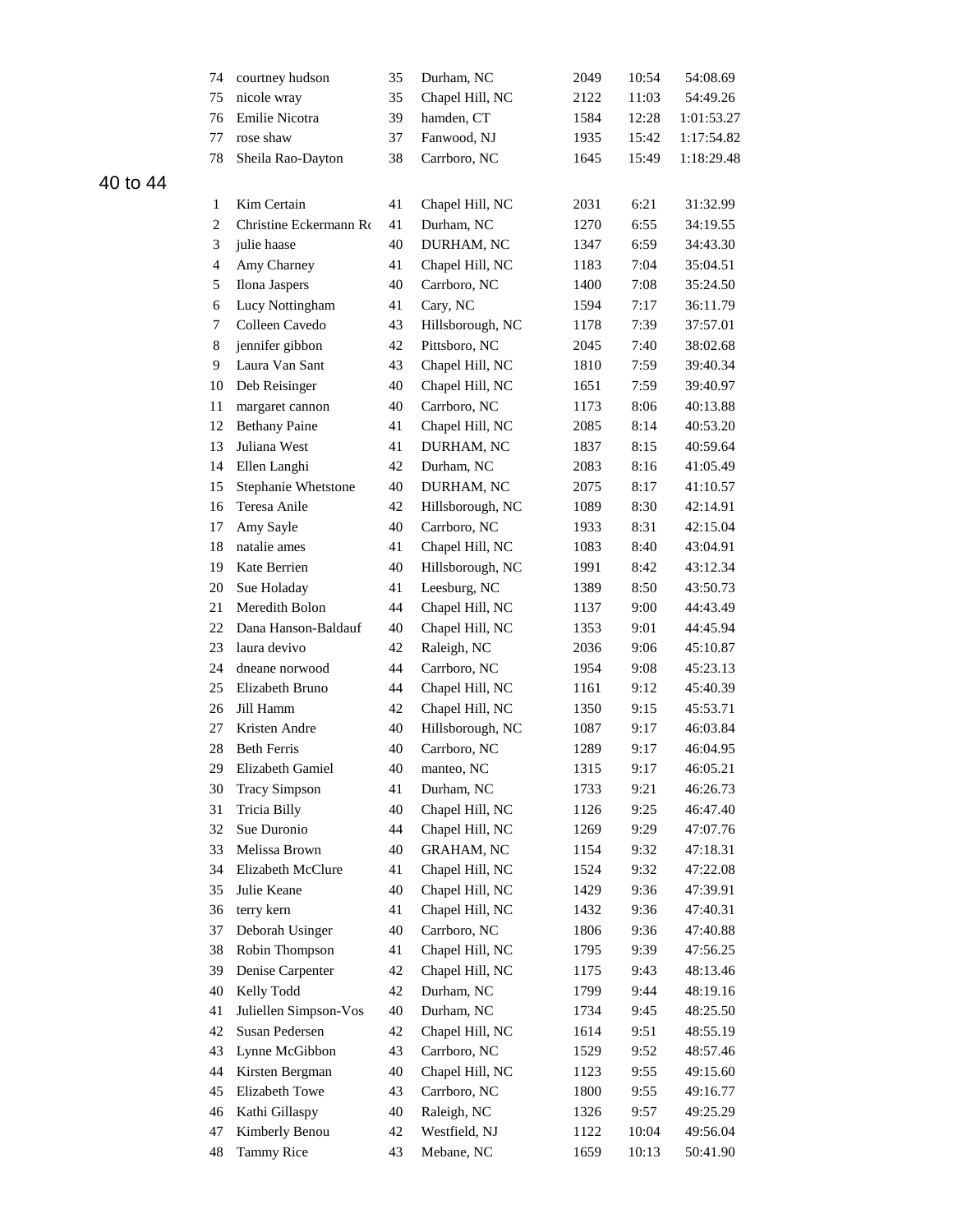| 49             | JoAnna Younts         | 42 | Chapel Hill, NC     | 1879 | 10:15 | 50:51.93   |
|----------------|-----------------------|----|---------------------|------|-------|------------|
| 50             | <b>Tara Nutley</b>    | 42 | Chapel Hill, NC     | 1598 | 10:19 | 51:13.53   |
| 51             | Cynthia Crenshaw      | 42 | Durham, NC          | 1220 | 10:19 | 51:15.11   |
| 52             | Caren Gordon          | 41 | Arlington, VA       | 1333 | 10:22 | 51:30.04   |
| 53             | marybeth grinman      | 41 | Unknown, NA         | 2061 | 10:31 | 52:11.44   |
| 54             | Meg Genderson         | 40 | Chapel Hill, NC     | 1319 | 10:38 | 52:47.90   |
| 55             | Kelly Loyd            | 44 | Wadmalaw Island, SC | 1490 | 10:38 | 52:48.16   |
| 56             | Joyce Mineer          | 44 | Bear Creek, NC      | 1548 | 10:45 | 53:20.92   |
| 57             | Kelly Sanchez         | 41 | Durham, NC          | 1692 | 10:55 | 54:09.71   |
| 58             | Lori Etter            | 40 | DURHAM, NC          | 2057 | 11:23 | 56:32.41   |
| 59             | Amanda Miller         | 40 | Franklin, TN        | 1542 | 11:27 | 56:52.03   |
| 60             | cassandra gallagher   | 40 | Durham, NC          | 1936 | 11:29 | 56:58.40   |
| 61             | Donita Robinson       | 41 | Durham, NC          | 1670 | 11:41 | 57:57.11   |
| 62             | Jill Kilby            | 41 | DURHAM, NC          | 1899 | 11:41 | 57:57.54   |
| 63             | Chris Peterson        | 40 | Hillsborough, NC    | 1618 | 11:43 | 58:08.68   |
| 64             | Teri Whynman          | 43 | Durham, NC          | 1934 | 11:47 | 58:29.21   |
| 65             | Jennifer Locklear     | 40 | Roxboro, NC         | 1487 | 12:01 | 59:37.91   |
| 66             | Jennifer Bachman      | 43 | Bahama, NC          | 1102 | 12:20 | 1:01:15.74 |
| 67             | Camden Cook           | 42 | Carrboro, NC        | 1919 | 12:36 | 1:02:32.69 |
| 68             | Joan Clifford         | 42 | Durham, NC          | 1918 | 12:36 | 1:02:32.78 |
| 69             | Sara Allen            | 41 | <b>GRAHAM, NC</b>   | 1080 | 13:27 | 1:06:45.05 |
| 70             | beverley tyndall      | 43 | Chapel Hill, NC     | 2017 | 13:41 | 1:07:53.25 |
| 71             | <b>Betsy Dessauer</b> | 41 | DURHAM, NC          | 1243 | 13:49 | 1:08:32.30 |
|                |                       |    |                     |      |       |            |
| $\mathbf{1}$   | Joan Mabe             | 47 | Chapel Hill, NC     | 2069 | 6:22  | 31:38.55   |
| $\overline{c}$ | Michele Gordon        | 48 | Chapel Hill, NC     | 1335 | 7:16  | 36:07.01   |
| 3              | Patricia Cogswell     | 48 | Carrboro, NC        | 1195 | 7:24  | 36:45.21   |
| $\overline{4}$ | Leslie Collins        | 46 | Chapel Hill, NC     | 1198 | 7:44  | 38:24.84   |
| 5              | Kari Wilkinson        | 48 | Mebane, NC          | 1846 | 7:46  | 38:34.36   |
| 6              | Jaye Meyer            | 48 | Chapel Hill, NC     | 1540 | 7:53  | 39:09.07   |
| 7              | <b>Susan Chesser</b>  | 47 | Durham, NC          | 1185 | 7:54  | 39:12.88   |
| 8              | Karla Moore           | 47 | Chapel Hill, NC     | 2008 | 8:04  | 40:03.43   |
| 9              | Casey Saussy          | 45 | Chapel Hill, NC     | 1697 | 8:07  | 40:18.17   |
| 10             | Kathleen Pories       | 48 | DURHAM, NC          | 2074 | 8:17  | 41:10.31   |
| 11             | Cyndy Weeks           | 45 | Carrboro, NC        | 1830 | 8:27  | 41:56.13   |
| 12             | Katherine Lawrence    | 49 | Hillsborough, NC    | 1462 | 8:29  | 42:08.31   |
| 13             | Lori Carswell         | 46 | Chapel Hill, NC     | 1176 | 8:30  | 42:10.70   |
| 14             | Debbie Smith          | 49 | Hillsborough, NC    | 1745 | 8:37  | 42:47.65   |
| 15             | Pamela Rose           | 47 | Durham, NC          | 1676 | 8:51  | 43:58.48   |
| 16             | Jenny Kopczynski      | 48 | Chapel Hill, NC     | 1994 | 8:59  | 44:35.68   |
| 17             | Gwen Van Ark          | 45 | Chapel Hill, NC     | 1809 | 9:03  | 44:57.20   |
| 18             | Stephanie Miller      | 48 | Chapel Hill, NC     | 1547 | 9:06  | 45:13.22   |
| 19             | Kathy Matera          | 46 | Chapel Hill, NC     | 1518 | 9:08  | 45:19.58   |
| 20             | Jeanne Noe            | 49 | Chapel Hill, NC     | 1586 | 9:09  | 45:24.99   |
| 21             | Adrienne Jimenez      | 46 | Carrboro, NC        | 1403 | 9:14  | 45:51.69   |
| 22             | Peggy Masse           | 46 | Chapel Hill, NC     | 1515 | 9:16  | 46:00.69   |
| 23             | Linda Helpingstine    | 46 | Chapel Hill, NC     | 1370 | 9:21  | 46:27.71   |
| 24             | michelle baker        | 49 | Bethesda, MD        | 2112 | 9:22  | 46:31.02   |
| 25             | Julie Richardson      | 46 | Chapel Hill, NC     | 1661 | 9:30  | 47:09.09   |
| 26             | collen oconnor        | 46 | Clarksville, MD     | 2127 | 9:32  | 47:21.16   |
| 27             | <b>Tracy Parham</b>   | 49 | Chapel Hill, NC     | 2007 | 9:33  | 47:26.80   |
| 28             | <b>Susan Perry</b>    | 46 | Chapel Hill, NC     | 1616 | 9:34  | 47:29.04   |
| 29             | Kimberly Nicoll       | 45 | Chapel Hill, NC     | 1583 | 9:39  | 47:53.68   |
| 30             | Wendy Craven          | 47 | DURHAM, NC          | 1218 | 9:43  | 48:16.72   |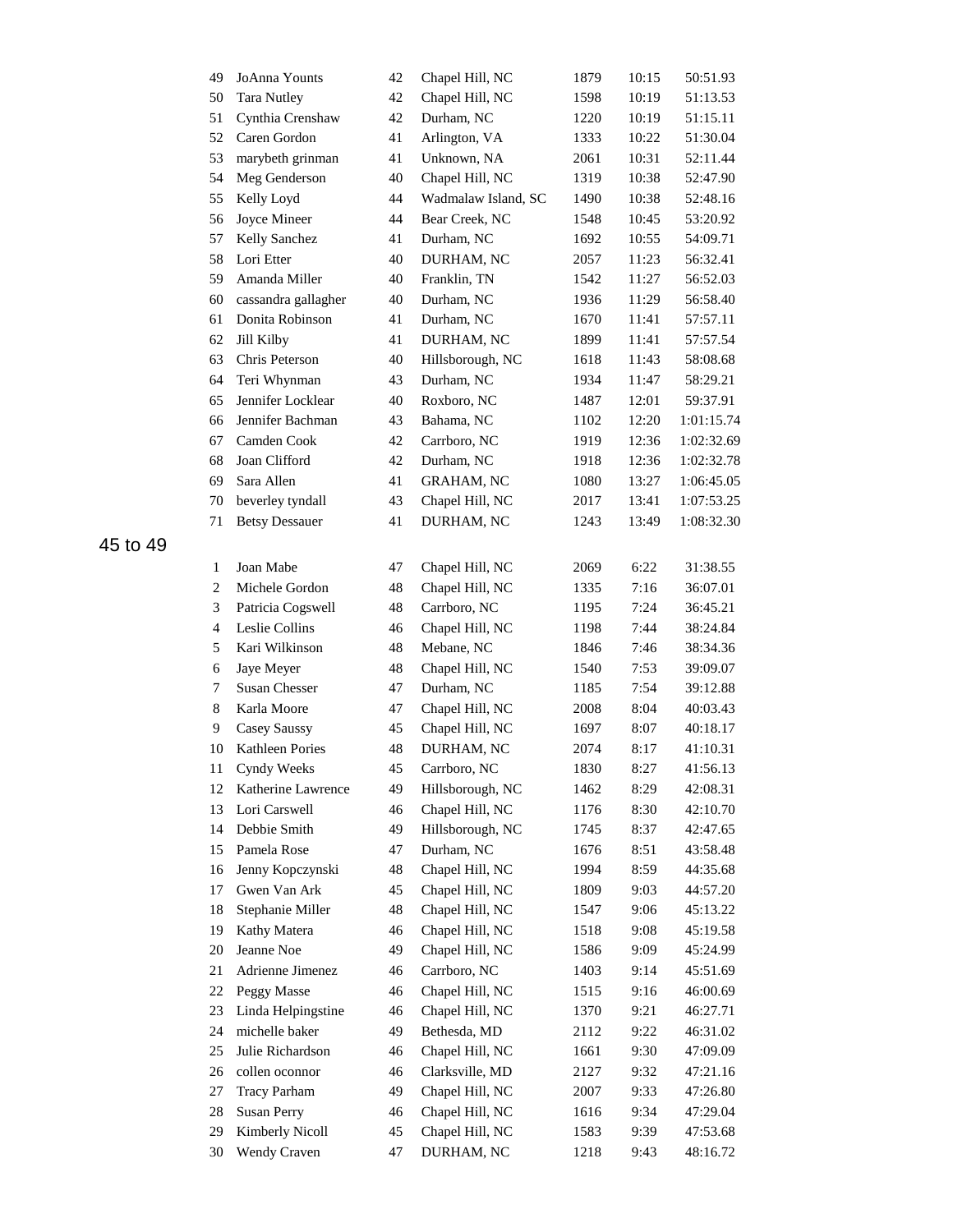| 31                       | Shelley Dillon        | 49 | Carrboro, NC       | 1246 | 9:44  | 48:17.00   |
|--------------------------|-----------------------|----|--------------------|------|-------|------------|
| 32                       | Susan Grubbs          | 45 | DURHAM, NC         | 1343 | 9:45  | 48:22.84   |
| 33                       | Carmen Lewis          | 48 | Chapel Hill, NC    | 1886 | 9:46  | 48:28.94   |
| 34                       | Lea Watson            | 45 | Chapel Hill, NC    | 1887 | 9:46  | 48:29.20   |
| 35                       | Barbara Wujciak       | 48 | Hillsborough, NC   | 1871 | 9:47  | 48:34.82   |
| 36                       | Susan Blackwell       | 49 | DURHAM, NC         | 1128 | 9:49  | 48:46.80   |
| 37                       | Bobbi Crummett        | 49 | Chapel Hill, NC    | 1230 | 9:51  | 48:53.47   |
| 38                       | Christy Cappelletti   | 46 | Chapel Hill, NC    | 1174 | 9:52  | 48:57.45   |
| 39                       | Kathleen O'Loughlin   | 49 | Chapel Hill, NC    | 1600 | 9:55  | 49:15.36   |
| 40                       | Heidi Bukoski         | 47 | Chapel Hill, NC    | 1163 | 9:55  | 49:15.89   |
| 41                       | Christianna Williams  | 45 | Chapel Hill, NC    | 1848 | 10:02 | 49:46.56   |
| 42                       | Amanda Lee            | 48 | DURHAM, NC         | 1464 | 10:03 | 49:51.94   |
| 43                       | Kathy Bassil          | 46 | Durham, NC         | 1112 | 10:05 | 50:04.10   |
| 44                       | Karen Goss            | 45 | Chapel Hill, NC    | 1337 | 10:07 | 50:12.65   |
| 45                       | Sue Dunn              | 47 | Efland, NC         | 1266 | 10:11 | 50:35.51   |
| 46                       | Lori Cutts            | 46 | DURHAM, NC         | 1237 | 10:13 | 50:41.74   |
| 47                       | Ada Freeman           | 48 | Goldsboro, NC      | 1305 | 10:17 | 51:01.53   |
| 48                       | Janet Boyer           | 48 | Havre de Grace, MD | 1145 | 10:21 | 51:24.09   |
| 49                       | Debra Fields          | 47 | Hillsborough, NC   | 1290 | 10:23 | 51:33.00   |
| 50                       | Susan Shareshian      | 49 | Chapel Hill, NC    | 1722 | 10:31 | 52:10.21   |
| 51                       | Jean McDonald         | 48 | Chapel Hill, NC    | 1527 | 10:31 | 52:11.47   |
| 52                       | Denise Lloyd          | 46 | Chapel Hill, NC    | 1484 | 10:32 | 52:15.03   |
| 53                       | <b>Susan Lawrence</b> | 48 | Chapel Hill, NC    | 1463 | 10:33 | 52:22.74   |
| 54                       | catherine green       | 47 | DURHAM, NC         | 2098 | 10:47 | 53:34.44   |
| 55                       | Penny Rodrique        | 47 | Pass Christian, MS | 1672 | 10:58 | 54:26.36   |
| 56                       | Tricia Graham         | 45 | CARY, NC           | 1339 | 11:00 | 54:36.22   |
| 57                       | Nancy Kitterman       | 49 | Chapel Hill, NC    | 1942 | 11:05 | 55:00.72   |
| 58                       | Victoria Hessling     | 45 | Greensboro, NC     | 1379 | 11:25 | 56:42.68   |
| 59                       | Kaitlyn Granda        | 46 | Chapel Hill, NC    | 1340 | 11:31 | 57:11.56   |
| 60                       | Erica Lewis           | 45 | Chapel Hill, NC    | 1471 | 11:46 | 58:24.00   |
| 61                       | Rhonda Kott           | 45 | Chapel Hill, NC    | 1446 | 11:57 | 59:18.46   |
| 62                       | Patti Jean Spinillo   | 45 | <b>GRAHAM, NC</b>  | 1758 | 12:28 | 1:01:53.75 |
| 63                       | Maggie Shelton        | 48 | Durham, NC         | 1726 | 12:46 | 1:03:24.95 |
| 64                       | Katie Schmid          | 49 | Glen Allen, VA     | 1703 | 12:47 | 1:03:25.08 |
| 65                       | christina grobin      | 45 | Chapel Hill, NC    | 1894 | 13:12 | 1:05:29.64 |
| 66                       | melissa mclaurin      | 45 | Hillsborough, NC   | 1531 | 13:16 | 1:05:51.10 |
| 67                       | Julie Kimbell         | 49 | Chapel Hill, NC    | 1435 | 13:27 | 1:06:46.11 |
| 1                        | Katie Ludlow          | 50 | Chapel Hill, NC    | 1496 | 7:01  | 34:50.98   |
| 2                        | tootie marshall       | 51 | Carrboro, NC       | 1970 | 8:13  | 40:50.83   |
| 3                        | Ann Brady             | 53 | Mebane, NC         | 1146 | 8:25  | 41:45.99   |
| $\overline{\mathcal{A}}$ | Korinn Saker          | 51 | Hillsborough, NC   | 1687 | 8:33  | 42:29.66   |
| 5                        | Cynthia Anderson      | 50 | Carrboro, NC       | 2029 | 8:42  | 43:11.67   |
| 6                        | <b>Kitty Moses</b>    | 54 | Durham, NC         | 1567 | 8:52  | 44:01.41   |
| 7                        | Ellen Junker          | 50 | Carrboro, NC       | 1419 | 8:54  | 44:11.66   |
| 8                        | Suzanne Wasiolek      | 54 | DURHAM, NC         | 1824 | 8:56  | 44:21.38   |
| 9                        | Caroline Scott        | 53 | Chapel Hill, NC    | 1708 | 9:08  | 45:19.22   |
| 10                       | Pam Womble            | 51 | Chapel Hill, NC    | 1870 | 9:33  | 47:24.54   |
| 11                       | Denise Corey          | 53 | Carrboro, NC       | 1207 | 9:44  | 48:20.26   |
| 12                       | janet whitesides      | 54 | Carrboro, NC       | 1844 | 9:54  | 49:10.66   |
| 13                       | Renae Stafford        | 52 | Carrboro, NC       | 2027 | 9:59  | 49:32.85   |
| 14                       | Carol Rigsbee         | 50 | Chapel Hill, NC    | 1664 | 10:00 | 49:37.88   |
| 15                       | margaret campion      | 54 | Chapel Hill, NC    | 1171 | 10:10 | 50:27.70   |
| 16                       | Sandy Dinola          | 54 | Chapel Hill, NC    | 1250 | 10:12 | 50:40.29   |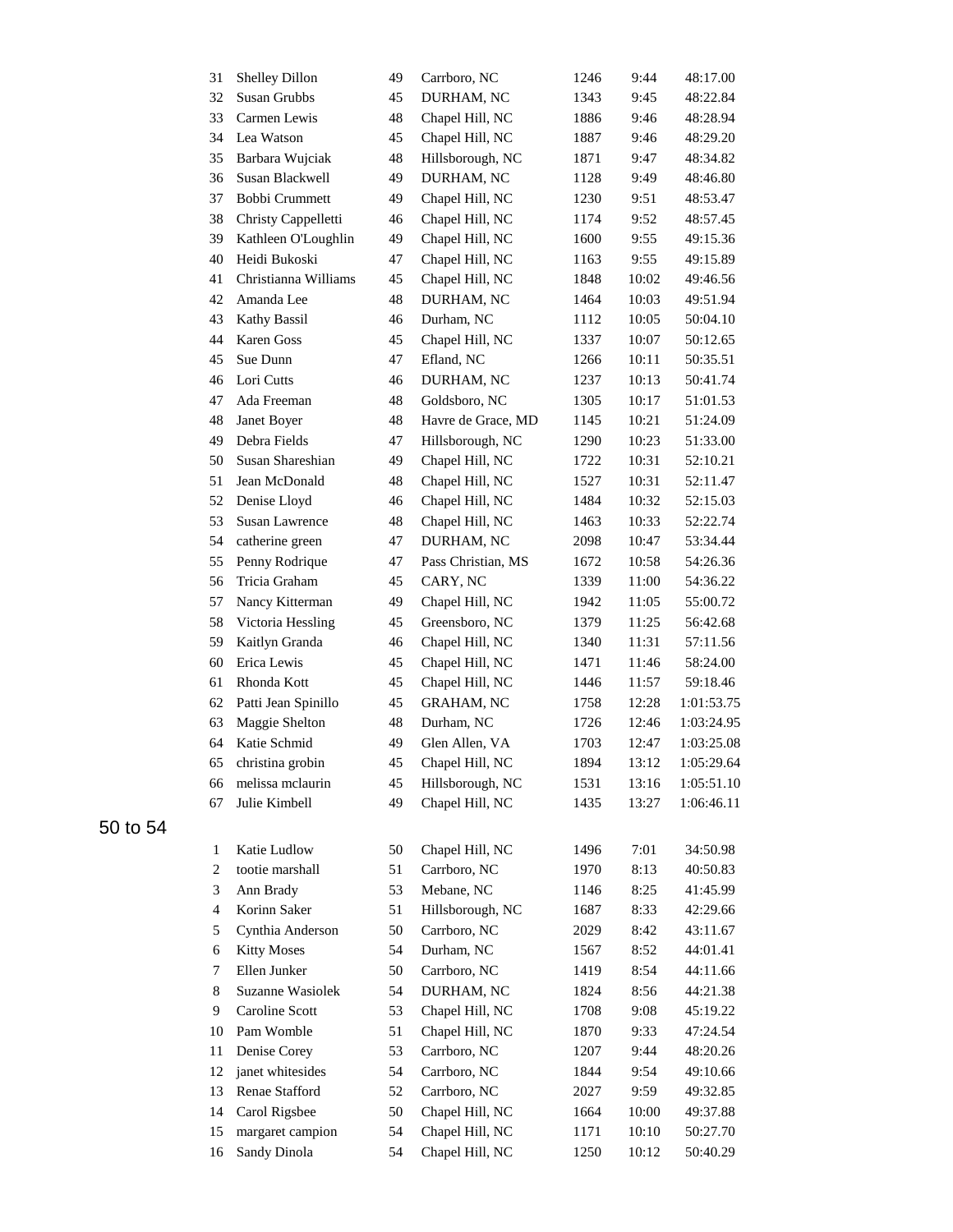|          | 17             | Wendy Robertson       | 51 | Carrboro, NC        | 1669 | 10:16 | 50:57.01   |
|----------|----------------|-----------------------|----|---------------------|------|-------|------------|
|          | 18             | Meg Goodhand          | 50 | DURHAM, NC          | 1332 | 10:39 | 52:53.19   |
|          | 19             | mary collinson        | 50 | Unknown, NA         | 2063 | 10:57 | 54:21.04   |
|          | 20             | Kate Colburn          | 53 | Carrboro, NC        | 1196 | 11:07 | 55:10.27   |
|          | 21             | Alma Harrewijn        | 50 | Pittsboro, NC       | 1357 | 11:44 | 58:16.07   |
|          | 22             | Lianne MacGregor      | 50 | Chapel Hill, NC     | 1499 | 11:45 | 58:20.88   |
|          | 23             | Nana Morelli          | 51 | Chapel Hill, NC     | 1559 | 11:58 | 59:24.51   |
|          | 24             | Terry Ervin           | 50 | DURHAM, NC          | 1281 | 12:11 | 1:00:27.31 |
|          | 25             | Claire Williams       | 52 | Chapel Hill, NC     | 1849 | 14:15 | 1:10:45.13 |
| 55 to 59 |                |                       |    |                     |      |       |            |
|          | 1              | Shelly Bloom          | 56 | DURHAM, NC          | 1131 | 7:27  | 36:58.19   |
|          | $\overline{c}$ | Carole Lee Bresky     | 55 | Pittsboro, NC       | 1150 | 7:58  | 39:34.29   |
|          | 3              | Linda Reed            | 55 | Chapel Hill, NC     | 1978 | 8:03  | 39:58.05   |
|          | $\overline{4}$ | Diana Knechtel        | 57 | Chapel Hill, NC     | 1438 | 8:39  | 42:58.71   |
|          | 5              | Joan Boone            | 57 | Efland, NC          | 1142 | 9:15  | 45:57.58   |
|          | 6              | Alice Finnell         | 58 | Chapel Hill, NC     | 1889 | 9:48  | 48:41.84   |
|          | 7              | Natalie Gilbert       | 59 | Durham, NC          | 1325 | 9:56  | 49:18.18   |
|          | 8              | lyn streck            | 58 | Durham, NC          | 1777 | 10:01 | 49:45.60   |
|          | 9              | Diane Rinehard        | 55 | DURHAM, NC          | 1665 | 10:10 | 50:26.77   |
|          | 10             | Robin Moser           | 55 | Chapel Hill, NC     | 1564 | 10:16 | 50:59.10   |
|          | 11             | Nancy Lane            | 58 | Chapel Hill, NC     | 1456 | 10:16 | 50:59.93   |
|          | 12             | alison hill           | 55 | Pittsboro, NC       | 1950 | 10:23 | 51:33.64   |
|          | 13             | kelly hollis          | 56 | Chapel Hill, NC     | 2105 |       | 52:45.66   |
|          |                |                       |    |                     |      | 10:38 |            |
|          | 14             | Anne Raynor           | 56 | Carrboro, NC        | 1922 | 10:43 | 53:10.36   |
|          | 15             | nyva hill             | 56 | Chapel Hill, NC     | 2103 | 10:57 | 54:21.24   |
|          | 16             | <b>Betsy Faulkner</b> | 58 | Chapel Hill, NC     | 1286 | 11:08 | 55:18.94   |
|          | 17             | Judy Weseman          | 58 | Chapel Hill, NC     | 1836 | 11:20 | 56:16.70   |
|          | 18             | Jan Wofford           | 55 | Jackson, MS         | 1863 | 11:45 | 58:20.85   |
|          | 19             | <b>Tracey West</b>    | 56 | Chapel Hill, NC     | 1838 | 12:05 | 59:57.66   |
|          | 20             | Eileen Tyler          | 57 | Chapel Hill, NC     | 1944 | 12:17 | 1:00:56.72 |
|          | 21             | Doris Yu              | 58 | Manhattan Beach, CA | 1880 | 12:33 | 1:02:19.21 |
|          | 22             | meg rudansky          | 55 | Sag Harbor, NY      | 1974 | 12:34 | 1:02:21.13 |
|          | 23             | <b>Beth Briere</b>    | 58 | DURHAM, NC          | 1151 | 16:03 | 1:19:39.75 |
|          | 24             | Daryl Smiley          | 59 | Seven Springs, NC   | 1740 | 16:03 | 1:19:41.69 |
| 60 to 64 |                |                       |    |                     |      |       |            |
|          | 1              | Sheelagh Anderson     | 62 | Chapel Hill, NC     | 1086 | 9:10  | 45:30.39   |
|          | 2              | Cecile Skrzynia       | 62 | Chapel Hill, NC     | 1736 | 9:26  | 46:48.51   |
|          | 3              | Margie Emshoff        | 64 | Chapel Hill, NC     | 1276 | 12:15 | 1:00:47.60 |
|          | $\overline{4}$ | Hollie Novak          | 61 | Chapel Hill, NC     | 1596 | 14:04 | 1:09:47.75 |
|          | 5              | stacey sampson        | 60 | Chapel Hill, NC     | 1690 | 14:34 | 1:12:19.41 |
|          | 6              | Trenna Corey          | 63 | Chapel Hill, NC     | 1210 | 14:34 | 1:12:19.72 |
|          | 7              | <b>Ivy Anthony</b>    | 60 | Durham, NC          | 1092 | 16:06 | 1:19:52.99 |
|          | 8              | M. Little             | 63 | Raleigh, NC         | 1482 | 16:22 | 1:21:13.58 |
| 65 to 69 |                |                       |    |                     |      |       |            |
|          | $\mathbf{1}$   | Julia Cupitt          | 67 | DURHAM, NC          | 1233 | 9:57  | 49:24.41   |
|          | $\sqrt{2}$     | Ann Drake             | 65 | Chapel Hill, NC     | 2048 | 12:53 | 1:03:55.76 |
|          | 3              | Teddie Brown          | 67 | DURHAM, NC          | 1158 | 15:59 | 1:19:21.98 |
| 70 to 74 |                |                       |    |                     |      |       |            |
|          |                |                       |    |                     |      |       |            |
|          | 1              | Sharon Roggenbuck     | 71 | Hillsborough, NC    | 1674 | 10:16 | 51:00.45   |
| 5 to 9   |                |                       |    |                     |      |       |            |
|          | 1              | Sebastian Arana       | 9  | Miami Beach, FL     | 1096 | 7:28  | 37:07.01   |
|          | $\overline{c}$ | henry tyndall         | 9  | Chapel Hill, NC     | 2015 | 8:56  | 44:21.96   |
|          | 3              | Jack Shareshian       | 8  | Chapel Hill, NC     | 1719 | 10:10 | 50:29.03   |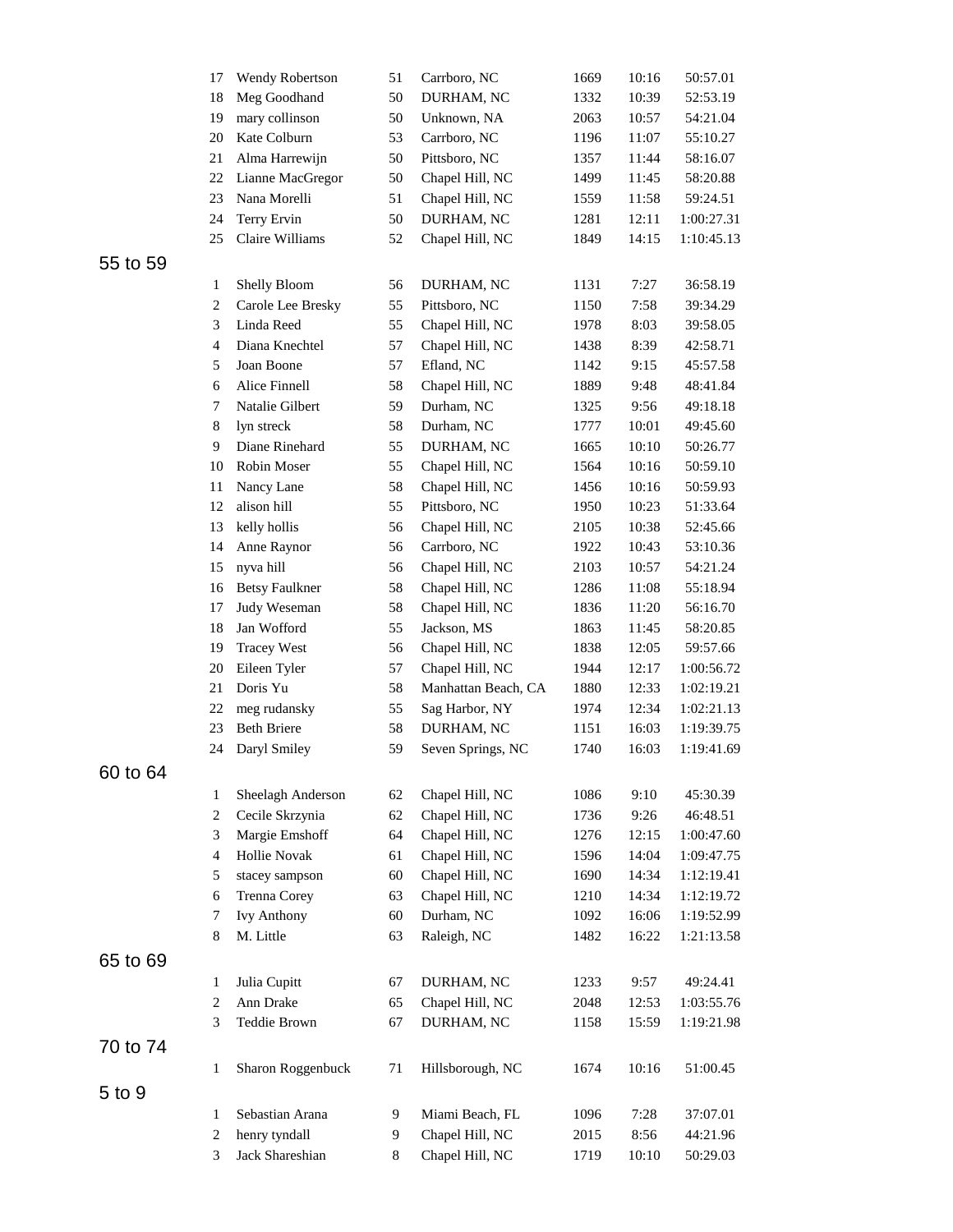|    | $\overline{4}$           | Jude Rowe               | 9      | Durham, NC       | 1681 | 13:07 | 1:05:06.56 |
|----|--------------------------|-------------------------|--------|------------------|------|-------|------------|
|    | 5                        | william tyndall         | 7      | Chapel Hill, NC  | 2016 | 13:39 | 1:07:44.48 |
| 14 |                          |                         |        |                  |      |       |            |
|    | 1                        | Rob Byerly              | 14     | Chapel Hill, NC  | 1926 | 6:46  | 33:36.58   |
|    | $\overline{c}$           | nathaniel michael       | 14     | Chapel Hill, NC  | 1987 | 7:12  | 35:46.08   |
|    | 3                        | Eli Rose                | 11     | Chapel Hill, NC  | 1675 | 7:16  | 36:06.49   |
|    | $\overline{\mathcal{A}}$ | Quin Meyer              | 10     | DURHAM, NC       | 1541 | 7:18  | 36:16.48   |
|    | 5                        | william bennett         | 14     | Mt. Pleasant, SC | 2025 | 7:38  | 37:52.74   |
|    | 6                        | connor mcdonald         | 11     | Chapel Hill, NC  | 1526 | 7:41  | 38:08.07   |
|    | 7                        | Paul Flournoy           | 13     | Chapel Hill, NC  | 1294 | 8:26  | 41:50.26   |
|    | 8                        | Hank Bolon              | 13     | Chapel Hill, NC  | 1136 | 8:26  | 41:50.53   |
|    | 9                        | Greyson Meyer           | 13     | DURHAM, NC       | 1539 | 8:33  | 42:26.88   |
|    | 10                       | reed watkins            | 12     | Unknown, NA      | 2040 | 8:43  | 43:15.48   |
|    | 11                       | Nate Bolon              | 12     | Chapel Hill, NC  | 1138 | 8:50  | 43:49.50   |
|    | 12                       | Sam Crummett            | 13     | Chapel Hill, NC  | 1231 | 8:54  | 44:10.37   |
|    | 13                       | matthew baker           | $10\,$ | Bethesda, MD     | 2107 | 9:19  | 46:15.41   |
|    | 14                       | Shaun Schneider         | 13     | Pittsboro, NC    | 1707 | 9:59  | 49:33.78   |
|    | 15                       | jonathan white          | 11     | DURHAM, NC       | 1956 | 10:12 | 50:37.85   |
|    | 16                       | Thomas Lloyd            | 13     | Chapel Hill, NC  | 1485 | 10:13 | 50:45.90   |
|    | 17                       | eli grobin              | 13     | Chapel Hill, NC  | 1895 | 11:03 | 54:51.55   |
|    | 18                       | Nico Herndon            | 12     | Durham, NC       | 1907 | 11:07 | 55:10.28   |
|    | 19                       | Zeb Williams            | 11     | Durham, NC       | 1856 | 11:19 | 56:08.46   |
|    | 20                       | sandeep gill            | 12     | Unknown, NA      | 2131 | 13:07 | 1:05:05.83 |
|    |                          |                         |        |                  |      |       |            |
| 19 |                          |                         |        |                  |      |       |            |
|    | 1                        | Kyle Villemain          | 17     | Chapel Hill, NC  | 1816 | 5:45  | 28:33.03   |
|    | $\overline{c}$           | Madison Crum            | 19     | Efland, NC       | 1227 | 5:56  | 29:26.24   |
|    | 3                        | Mark Herring            | 19     | Chapel Hill, NC  | 1378 | 6:22  | 31:35.59   |
|    | $\overline{\mathcal{A}}$ | <b>Hart Phillips</b>    | 19     | Pittsboro, NC    | 1622 | 6:25  | 31:52.18   |
|    | 5                        | <b>Alexander Sieck</b>  | 18     | Mebane, NC       | 1729 | 7:01  | 34:49.11   |
|    | 6                        | Tyler Moser-Katz        | 17     | Chapel Hill, NC  | 1566 | 7:03  | 34:59.33   |
|    | 7                        | Michael Helpingstine II | 15     | Chapel Hill, NC  | 1372 | 7:15  | 36:00.05   |
|    | 8                        | <b>Ben Lockhart</b>     | 16     | Chapel Hill, NC  | 2009 | 7:20  | 36:25.60   |
|    | 9                        | Michael Ghio            | 18     | Chapel Hill, NC  | 1324 | 7:27  | 36:59.04   |
|    | 10                       | Logan Corey             | 19     | Carrboro, NC     | 1209 | 7:34  | 37:35.46   |
|    | 11                       | <b>Austin Cook</b>      | 18     | Chapel Hill, NC  | 1204 | 7:37  | 37:48.15   |
|    | 12                       | Kenan Dudley            | 15     | Chapel Hill, NC  | 1262 | 7:40  | 38:03.40   |
|    | 13                       | Forrest Jackson         | 15     | Durham, NC       | 1399 | 7:47  | 38:37.60   |
|    | 14                       | Jon Howes               | 16     | Chapel Hill, NC  | 1395 | 8:51  | 43:55.72   |
|    | 15                       | dillon flynn            | 18     | Chapel Hill, NC  | 1296 | 8:53  | 44:04.39   |
|    | 16                       | <b>Tony Masse</b>       | 15     | Chapel Hill, NC  | 1516 | 9:16  | 46:00.47   |
|    | 17                       | Camden Ludlow           | 15     | Chapel Hill, NC  | 1494 | 10:38 | 52:48.80   |
|    | 18                       | Andrew Crum             | 17     | New Bern, NC     | 1224 | 11:21 | 56:18.42   |
| 24 |                          |                         |        |                  |      |       |            |
|    | $\mathbf{1}$             | Kaleb Keyserling        | 22     | Chapel Hill, NC  | 1433 | 5:14  | 26:02.59   |
|    | $\overline{c}$           | brandon jones           | 22     | Durham, NC       | 1413 | 5:24  | 26:48.92   |
|    | 3                        | Matthew Rosenthal       | 23     | Richmond, VA     | 1678 | 6:33  | 32:30.40   |
|    | $\overline{\mathcal{A}}$ | alaan velazco           | 22     | Chapel Hill, NC  | 1813 | 6:48  | 33:45.14   |
|    | 5                        | Patrick Welsh Welsh     | 20     | DURHAM, NC       | 1834 | 6:48  | 33:48.70   |
|    | 6                        | Nick Spidale            | 23     | Chapel Hill, NC  | 1756 | 6:50  | 33:55.90   |
|    | 7                        | patrick wolf            | 24     | Chapel Hill, NC  | 1868 | 6:56  | 34:26.94   |
|    | 8                        | Matthew Villemain       | 21     | Chapel Hill, NC  | 1817 | 6:59  | 34:41.47   |
|    | 9                        | Craig Gerringer         | 22     | Durham, NC       | 1320 | 7:16  | 36:06.39   |
|    | 10                       | Max Gordon              | 23     | Chapel Hill, NC  | 1334 | 7:16  | 36:07.28   |

to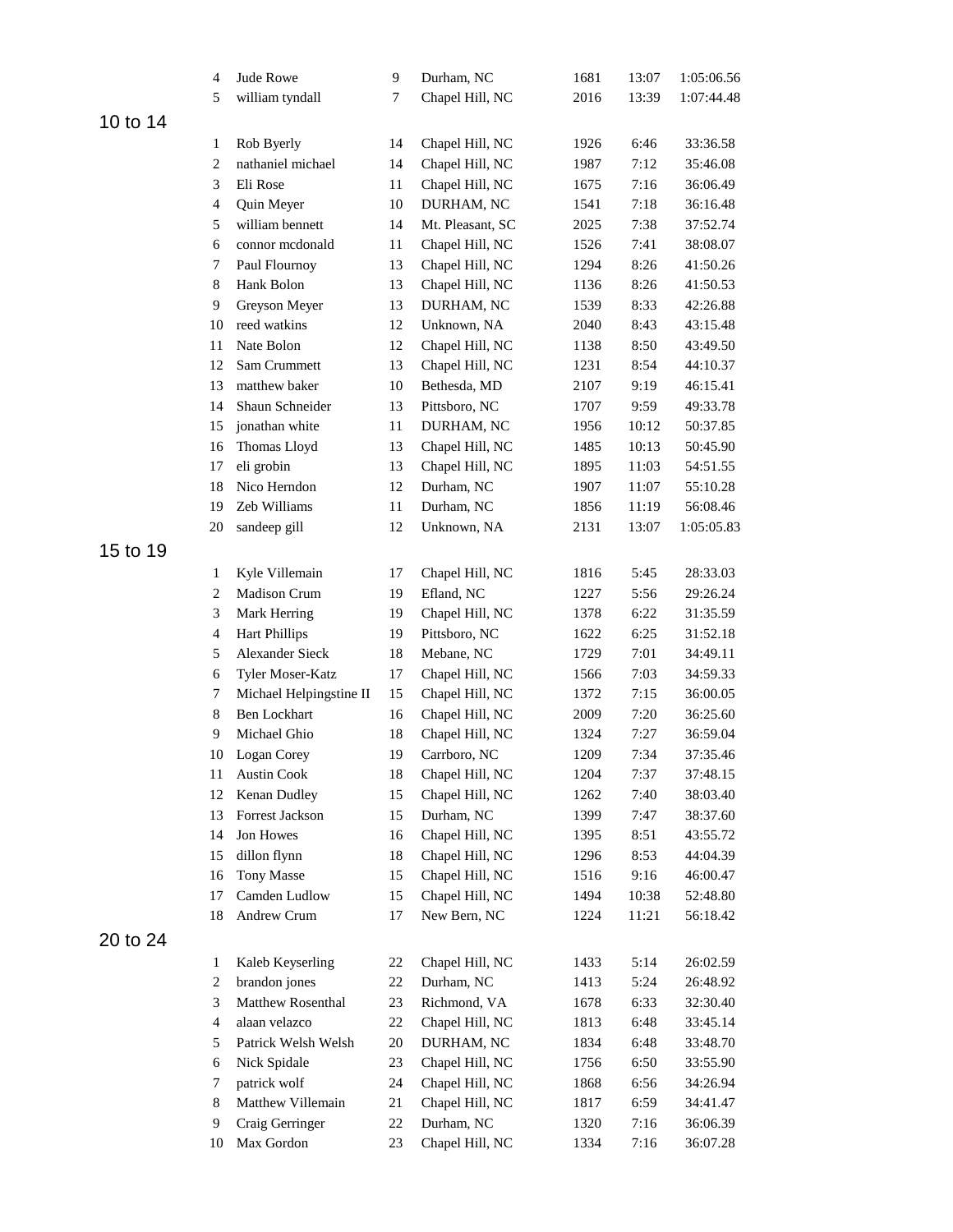| 11                       | andy wilkinson        | 22 | Prospect Hill, NC  | 1924 | 7:20  | 36:23.62 |
|--------------------------|-----------------------|----|--------------------|------|-------|----------|
| 12                       | greg henkes           | 23 | Baltimore, MD      | 1374 | 7:20  | 36:25.79 |
| 13                       | <b>Steven Couper</b>  | 22 | Chapel Hill, NC    | 2052 | 7:20  | 36:27.21 |
| 14                       | <b>Mason Phillips</b> | 23 | Pittsboro, NC      | 1623 | 7:25  | 36:51.50 |
| 15                       | amos vernon           | 24 | Chapel Hill, NC    | 1982 | 7:26  | 36:53.04 |
| 16                       | Geoffrey Clark        | 24 | Mebane, NC         | 1189 | 7:37  | 37:49.32 |
| 17                       | carter collinson      | 23 | Unknown, NA        | 2064 | 7:37  | 37:50.26 |
| 18                       | ryan haslam           | 24 | Durham, NC         | 1365 | 7:40  | 38:03.78 |
| 19                       | Christoph Hermann     | 20 | Mercersburg, PA    | 1946 | 7:49  | 38:51.43 |
| 20                       | Rick MacGregor        | 21 | Chapel Hill, NC    | 1500 | 7:52  | 39:02.07 |
| 21                       | <b>Patrick Nevins</b> | 24 | Chapel Hill, NC    | 1581 | 7:55  | 39:20.06 |
| 22                       | Peter Dunn            | 20 | Buffalo, NY        | 1265 | 8:13  | 40:48.87 |
| 23                       | john malutinok        | 24 | Carrboro, NC       | 1925 | 8:25  | 41:49.89 |
| 24                       | zachary kruesi        | 24 | Isle of Palms, SC  | 2001 | 8:58  | 44:32.48 |
| 25                       | Ross MacGregor        | 22 | Chapel Hill, NC    | 1501 | 9:02  | 44:51.45 |
| 26                       | Robert Tauchen        | 23 | Chapel Hill, NC    | 1789 | 9:10  | 45:29.71 |
| 27                       | Julian Stein          | 24 | New York, NY       | 1768 | 9:20  | 46:21.25 |
| 28                       | brian leaf            | 24 | Chapel Hill, NC    | 1964 | 9:21  | 46:24.15 |
| 29                       | andrew rudansky       | 20 | Sag Harbor, NY     | 1973 | 9:45  | 48:23.56 |
| 30                       | Victor Ornelas        | 24 | Durham, NC         | 1602 | 9:48  | 48:37.00 |
| 31                       | Zeke Hart             | 20 | Chapel Hill, NC    | 1362 | 9:52  | 49:00.87 |
| 32                       | chris bassil          | 20 | DURHAM, NC         | 2120 | 10:05 | 50:02.00 |
|                          |                       |    |                    |      |       |          |
| $\mathbf{1}$             | James Pearce          | 29 | DURHAM, NC         | 1612 | 5:29  | 27:14.99 |
| $\overline{c}$           | Justin Karpinos       | 28 | Nashville, TN      | 1425 | 6:04  | 30:09.54 |
| 3                        | Trey Wofford          | 27 | Winston Salem, NC  | 1866 | 6:18  | 31:15.36 |
| $\overline{\mathcal{L}}$ | bart steen            | 25 | Chapel Hill, NC    | 1765 | 6:22  | 31:39.87 |
| 5                        | Corey Quackenbush     | 25 | Chapel Hill, NC    | 1639 | 6:40  | 33:04.20 |
| 6                        | Sean Bailey           | 27 | Carrboro, NC       | 1103 | 6:40  | 33:05.38 |
| 7                        | Alan Martinson        | 28 | Arlington, VA      | 1512 | 6:41  | 33:12.29 |
| 8                        | Sujit Suchindran      | 28 | Chapel Hill, NC    | 1781 | 6:42  | 33:17.08 |
| 9                        | Jared Inselmann       | 29 | Chapel Hill, NC    | 2117 | 6:42  | 33:17.12 |
| 10                       | Hunter Faulkner       | 27 | Chapel Hill, NC    | 1287 | 6:49  | 33:50.17 |
| 11                       | matthew wetschler     | 29 | Chapel Hill, NC    | 1839 | 6:50  | 33:54.90 |
| 12                       | Jason Roberts         | 25 | Hillsborough, NC   | 1668 | 7:02  | 34:54.34 |
| 13                       | Justin Smith          | 28 | Mebane, NC         | 2071 | 7:02  | 34:55.88 |
| 14                       | David Jordan          | 28 | Chapel Hill, NC    | 1417 | 7:05  | 35:12.81 |
| 15                       | <b>MAX SMOLENS</b>    | 28 | Carrboro, NC       | 1749 | 7:10  | 35:35.34 |
| 16                       | Colin Shea            | 29 | Chapel Hill, NC    | 1724 | 7:19  | 36:21.16 |
| 17                       | jason bellavance      | 29 | Chapel Hill, NC    | 1118 | 7:21  | 36:28.79 |
| 18                       | Zachary Sorgi         | 27 | Morrisville, NC    | 1752 | 7:21  | 36:32.27 |
| 19                       | Matthew Kutch         | 29 | Carrboro, NC       | 1898 | 7:30  | 37:14.42 |
| 20                       | Andy Ommen            | 28 | DURHAM, NC         | 1601 | 7:32  | 37:23.02 |
| 21                       | Miles Harmon          | 29 | Carrboro, NC       | 1356 | 7:38  | 37:56.34 |
| 22                       | Nicholas Ortolano     | 25 | Fredericksburg, VA | 1603 | 7:39  | 37:58.91 |
| 23                       | Michael Wolff         | 29 | DURHAM, NC         | 2089 | 7:39  | 37:59.55 |
| 24                       | Seth Moser-Katz       | 25 | Chapel Hill, NC    | 1565 | 7:48  | 38:43.10 |
| 25                       | Neil Hershberger      | 28 | Hillsborough, NC   | 1984 | 8:03  | 39:58.66 |
| 26                       | Evan Corey            | 27 | Carrboro, NC       | 1208 | 8:09  | 40:28.52 |
| 27                       | <b>Adam Hastings</b>  | 28 | Chapel Hill, NC    | 1366 | 8:13  | 40:48.85 |
| 28                       | Daniel Peterson       | 25 | Chapel Hill, NC    | 1619 | 8:17  | 41:09.40 |
| 29                       | Csaba Fozo            | 25 | Raleigh, NC        | 1302 | 8:28  | 42:01.86 |
| 30                       | Kristofer Chang       | 28 | Raleigh, NC        | 1179 | 8:43  | 43:17.80 |
| 31                       | Tony Dinola           | 25 | Charlotte, NC      | 1251 | 8:50  | 43:52.20 |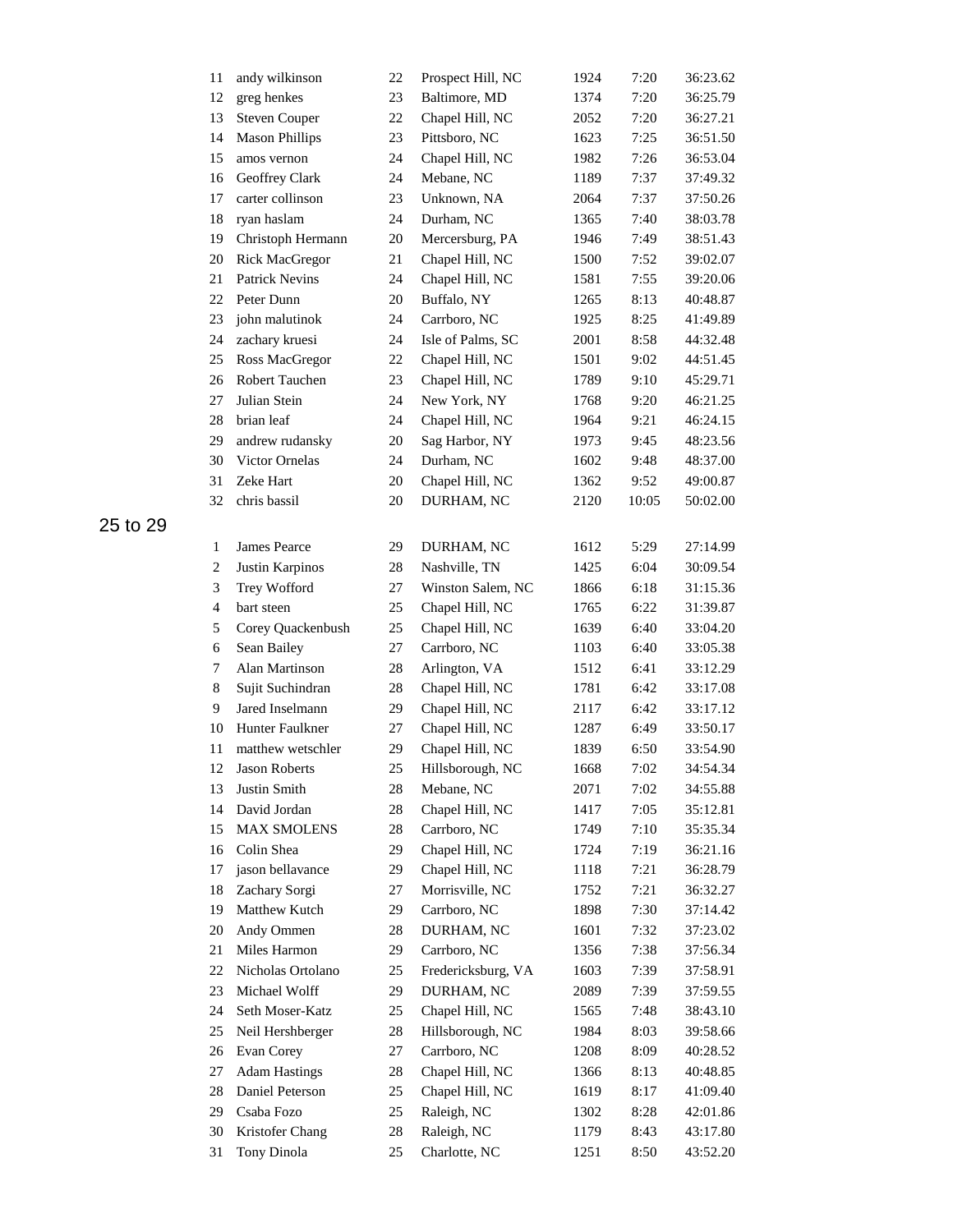| 32             | David Staley          | 25     | Chapel Hill, NC  | 1759 | 9:01  | 44:48.38   |
|----------------|-----------------------|--------|------------------|------|-------|------------|
| 33             | <b>James Knowles</b>  | 28     | Ann Arbor, MI    | 1440 | 9:11  | 45:33.08   |
| 34             | Joseph Selim          | 28     | Washington, DC   | 1713 | 9:12  | 45:39.13   |
| 35             | Saiyed Naqvi          | 27     | Arlington, VA    | 1575 | 9:12  | 45:39.36   |
| 36             | Kennedy Comer         | 28     | Wilmington, DE   | 1200 | 9:19  | 46:17.52   |
| 37             | Jonathan Dauchert     | 27     | Chapel Hill, NC  | 1238 | 9:36  | 47:39.62   |
| 38             | bruce harbour         | 27     | Chapel Hill, NC  | 1354 | 9:47  | 48:32.46   |
| 39             | Will Sparrow          | 29     | Chapel Hill, NC  | 1755 | 10:11 | 50:33.19   |
| 40             | lance miller          | 29     | St. Louis, MO    | 1545 | 10:43 | 53:11.69   |
| 41             | Matthew Anscher       | 26     | Chapel Hill, NC  | 1090 | 12:08 | 1:00:14.52 |
| 42             | Dan Tyler             | 29     | Durham, NC       | 1804 | 13:57 | 1:09:14.83 |
| 1              | Marc Jeuland          | 30     | Carrboro, NC     | 1402 | 5:08  | 25:30.53   |
| $\mathbf{2}$   | erik johnson          | 33     | Hillsborough, NC | 1405 | 5:35  | 27:42.14   |
| 3              | george linney         | 34     | Durham, NC       | 1476 | 5:40  | 28:10.97   |
| $\overline{4}$ | <b>Brian Brodrick</b> | 34     | Watkinsville, GA | 1152 | 5:54  | 29:20.65   |
| 5              | german rivero carmona | 32     | Chapel Hill, NC  | 1884 | 5:57  | 29:32.14   |
| 6              | stephen frazier wong  | 33     | Carrboro, NC     | 1891 | 6:03  | 30:01.34   |
| 7              | Ronnie Weed           | 34     | Chapel Hill, NC  | 1828 | 6:05  | 30:15.22   |
| 8              | Stephen Gamboa        | 32     | Carrboro, NC     | 1314 | 6:25  | 31:53.64   |
| 9              | Joe Braun             | 30     | Chapel Hill, NC  | 1148 | 6:31  | 32:22.57   |
| 10             | William Payne         | 33     | Chattanooga, TN  | 1610 | 6:34  | 32:38.17   |
| 11             | matthew gill          | 33     | Durham, NC       | 2082 | 6:47  | 33:42.81   |
| 12             | L. Lyles              | 33     | DURHAM, NC       | 1497 | 6:51  | 34:00.11   |
| 13             | Drew Narayan          | 34     | Chapel Hill, NC  | 1576 | 6:53  | 34:13.35   |
| 14             | Daniel Grant          | 31     | Morrisville, NC  | 1992 | 6:58  | 34:38.49   |
| 15             | Peter Clark           | 30     | Mebane, NC       | 1190 | 7:16  | 36:05.32   |
| 16             | chris mecrone         | 34     | California, MD   | 2068 | 7:23  | 36:38.08   |
| 17             | Adam Van Slyke        | 31     | Chapel Hill, NC  | 1811 | 7:25  | 36:48.95   |
| 18             | Jason Crawford        | 33     | Chapel Hill, NC  | 2005 | 7:42  | 38:16.23   |
| 19             | faudy collins         | 32     | Durham, NC       | 2062 | 7:53  | 39:11.11   |
| 20             | Eric Goldman          | 34     | Wilmington, NC   | 1331 | 7:57  | 39:28.14   |
| 21             | coby linton           | 32     | DURHAM, NC       | 1478 | 8:02  | 39:55.97   |
| 22             | benton ives           | 33     | Alexandria, VA   | 1966 | 8:04  | 40:01.88   |
| 23             | jose ruiz martinez    | 33     | Chapel Hill, NC  | 1989 | 8:07  | 40:20.10   |
| 24             | brandon gall          | 34     | Chapel Hill, NC  | 1310 | 8:12  | 40:44.97   |
| 25             | andrew sampson        | 32     | Chapel Hill, NC  | 1688 | 8:13  | 40:46.33   |
| 26             | scott nutt            | 33     | Rockville, MD    | 2055 | 8:18  | 41:13.38   |
| $27\,$         | <b>Brendon Ryan</b>   | 34     | Carrboro, NC     | 1686 | 8:20  | 41:21.37   |
| 28             | <b>Kyle Nevins</b>    | 30     | Washington, DC   | 1580 | 8:22  | 41:33.77   |
| 29             | Adam White            | 33     | Durham, NC       | 1840 | 8:23  | 41:36.35   |
| 30             | Cory Brugger          | 30     | Unknown, NA      | 2113 | 8:24  | 41:40.44   |
| 31             | Lance Barton          | 31     | New York, NY     | 1109 | 8:26  | 41:52.34   |
| 32             | Jason Valentine       | 31     | Durham, NC       | 1807 | 8:27  | 41:56.48   |
| 33             | David Mueller         | 33     | Chicago, IL      | 1568 | 8:33  | 42:25.42   |
| 34             | Scott Malzahn         | 33     | Durham, NC       | 1507 | 8:45  | 43:24.18   |
| 35             | Antje Thiessen        | 32     | Carrboro, NC     | 1792 | 9:09  | 45:27.76   |
| 36             | Michael Ehst          | 33     | Arlington, VA    | 1273 | 9:10  | 45:31.80   |
| 37             | Sean Streck           | 31     | Durham, NC       | 1778 | 9:13  | 45:45.11   |
| 38             | hardee merritt        | 30     | Chapel Hill, NC  | 2020 | 9:13  | 45:45.94   |
| 39             | Trevor Hoke           | 30     | Charlotte, NC    | 1387 | 9:15  | 45:54.21   |
| 40             | Rosecrans Baldwin     | 32     | Chapel Hill, NC  | 1105 | 9:31  | 47:14.03   |
| 41             | reuben thomas         | 32     | Carrboro, NC     | 1905 | 9:34  | 47:29.13   |
| 42             | Jan Balster           | $30\,$ | Pittsboro, NC    | 1106 | 9:36  | 47:38.18   |
|                |                       |        |                  |      |       |            |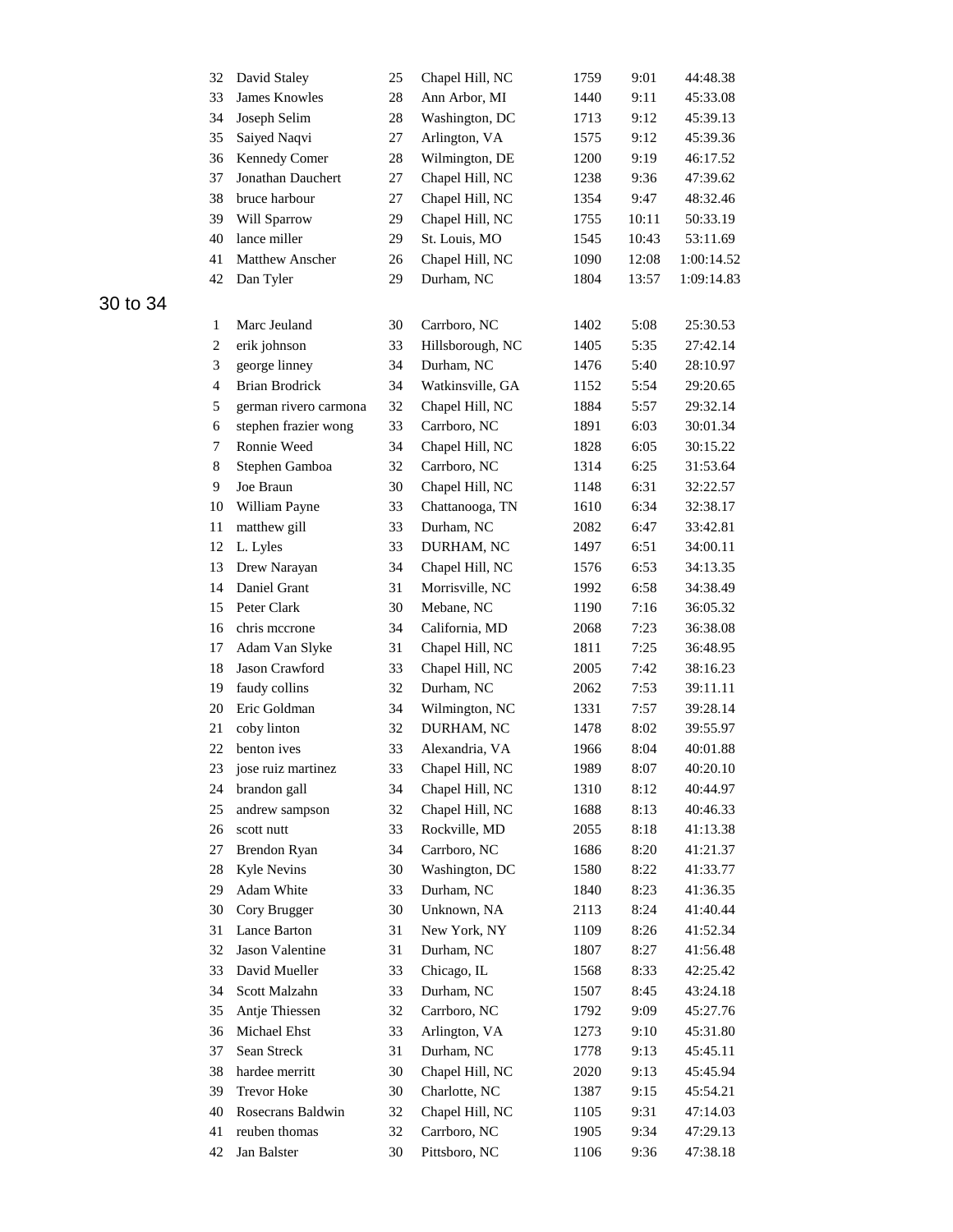| 43                      | Christopher Limerick  | 30 | Chapel Hill, NC     | 1474 | 9:52  | 48:59.71   |
|-------------------------|-----------------------|----|---------------------|------|-------|------------|
| 44                      | mulholland john       | 31 | Carrboro, NC        | 2021 | 10:03 | 49:51.75   |
| 45                      | Jeffrey Powell        | 31 | Chapel Hill, NC     | 1634 | 10:04 | 49:56.85   |
| 46                      | Michael Devries       | 33 | RALEIGH, NC         | 1245 | 10:35 | 52:30.98   |
| 47                      | Justin Wiley          | 31 | Carrboro, NC        | 1845 | 10:50 | 53:45.71   |
| 48                      | <b>Brandon Thomas</b> | 31 | Carrboro, NC        | 1793 | 10:54 | 54:04.10   |
| 49                      | Nicholas Quick        | 32 | DURHAM, NC          | 1640 | 11:04 | 54:56.46   |
| 50                      | Thomas Coyle          | 34 | Durham, NC          | 1213 | 13:08 | 1:05:11.15 |
| $\mathbf{1}$            | Kenneth Becker        | 38 | Chapel Hill, NC     | 1116 | 6:04  | 30:06.20   |
| $\mathbf{2}$            | Marc Desormeau        | 39 | Chapel Hill, NC     | 1242 | 6:06  | 30:18.32   |
| 3                       | Lewis Hendricks       | 36 | Chapel Hill, NC     | 1373 | 6:07  | 30:22.30   |
| $\overline{\mathbf{4}}$ | Joseph Clancy         | 37 | Durham, NC          | 1187 | 6:24  | 31:48.68   |
| 5                       | <b>Brian Cook</b>     | 39 | Atlanta, GA         | 2072 | 6:43  | 33:19.43   |
| 6                       | <b>Ben Ehlers</b>     | 39 | ATHENS, GA          | 1271 | 6:48  | 33:47.66   |
| 7                       | Paul Dayton           | 36 | Carrboro, NC        | 2126 | 6:49  | 33:51.39   |
| $\,8\,$                 | William Doyle         | 39 | Chapel Hill, NC     | 2097 | 6:51  | 34:00.75   |
| 9                       | Chris Hoover          | 38 | Chapel Hill, NC     | 1916 | 6:54  | 34:15.42   |
| 10                      | jeff welty            | 37 | DURHAM, NC          | 2058 | 6:55  | 34:20.79   |
| 11                      | Patric Lane           | 39 | Carrboro, NC        | 2013 | 6:57  | 34:32.01   |
| 12                      | nathan brown          | 37 | Hillsborough, NC    | 1157 | 7:04  | 35:07.31   |
| 13                      | <b>Brian Pence</b>    | 35 | Carrboro, NC        | 1615 | 7:05  | 35:09.03   |
| 14                      | John Bollenbacher     | 36 | Chapel Hill, NC     | 2093 | 7:07  | 35:18.25   |
| 15                      | andy ingham           | 38 | Chapel Hill, NC     | 1398 | 7:09  | 35:29.06   |
| 16                      | Ken Poss              | 38 | Chapel Hill, NC     | 1632 | 7:10  | 35:36.10   |
| 17                      | herbert anderson      | 36 | Chapel Hill, NC     | 2123 | 7:19  | 36:21.90   |
| 18                      | Greg Lee              | 36 | Chapel Hill, NC     | 1466 | 7:25  | 36:50.77   |
| 19                      | David Walbert         | 38 | DURHAM, NC          | 1820 | 7:32  | 37:22.91   |
| 20                      | <b>Steve White</b>    | 39 | Boone, NC           | 1843 | 7:34  | 37:32.17   |
| 21                      | Donald Rhoads         | 37 | Durham, NC          | 1655 | 7:35  | 37:41.80   |
| 22                      | Nate Brown            | 36 | Chapel Hill, NC     | 1156 | 7:39  | 37:58.78   |
| 23                      | Jason Lieb            | 37 | Carrboro, NC        | 1472 | 7:40  | 38:03.32   |
| 24                      | Kit Linton            | 35 | DURHAM, NC          | 1479 | 7:40  | 38:06.37   |
| 25                      | Damon Seils           | 36 | Carrboro, NC        | 1712 | 7:42  | 38:13.89   |
| 26                      | Oliver Gloag          | 39 | Carrboro, NC        | 1897 | 7:43  | 38:20.14   |
| 27                      | <b>Troy Jones</b>     | 38 | Durham, NC          | 1416 | 7:46  | 38:32.71   |
| 28                      | <b>Steve Lackey</b>   | 39 | Chapel Hill, NC     | 2035 | 7:47  | 38:39.72   |
| 29                      | <b>Todd Grooms</b>    | 36 | Hillsborough, NC    | 1341 | 7:52  | 39:03.13   |
| 30                      | Mark Cavanaugh        | 36 | Chapel Hill, NC     | 1177 | 7:52  | 39:04.31   |
| 31                      | Doug Norry            | 37 | Bethesda, MD        | 1591 | 7:54  | 39:13.72   |
| 32                      | craig walker          | 36 | Chapel Hill, NC     | 1885 | 7:57  | 39:30.55   |
| 33                      | wayne stone           | 38 | Chapel Hill, NC     | 1773 | 8:05  | 40:09.35   |
| 34                      | Robert Borham         | 35 | Chapel Hill, NC     | 1144 | 8:19  | 41:16.15   |
| 35                      | Cotton Bryan          | 36 | Chapel Hill, NC     | 1162 | 8:19  | 41:16.97   |
| 36                      | Stephan Altmueller    | 36 | Chapel Hill, NC     | 2004 | 8:19  | 41:19.97   |
| 37                      | <b>Grant Harvey</b>   | 38 | Durham, NC          | 1363 | 8:20  | 41:20.41   |
| 38                      | jon gill              | 35 | New York, NY        | 2081 | 8:55  | 44:17.80   |
| 39                      | Mark Freeman          | 35 | Charlottesville, VA | 1307 | 8:58  | 44:29.55   |
| 40                      | Sam Drew              | 35 | Chapel Hill, NC     | 1259 | 9:03  | 44:58.98   |
| 41                      | Chris Cloninger       | 39 | Oak Ridge, NC       | 1192 | 9:21  | 46:25.92   |
| 42                      | Trevor Johnson        | 36 | DURHAM, NC          | 1408 | 9:28  | 46:59.13   |
| 43                      | Erin White            | 36 | Raleigh, NC         | 1842 | 9:31  | 47:13.96   |
| 44                      | Gilberto dos Santos   | 35 | Chapel Hill, NC     | 1257 | 9:31  | 47:17.59   |
| 45                      | Chris Simmons         | 39 | Chapel Hill, NC     | 1731 | 9:36  | 47:41.45   |
|                         |                       |    |                     |      |       |            |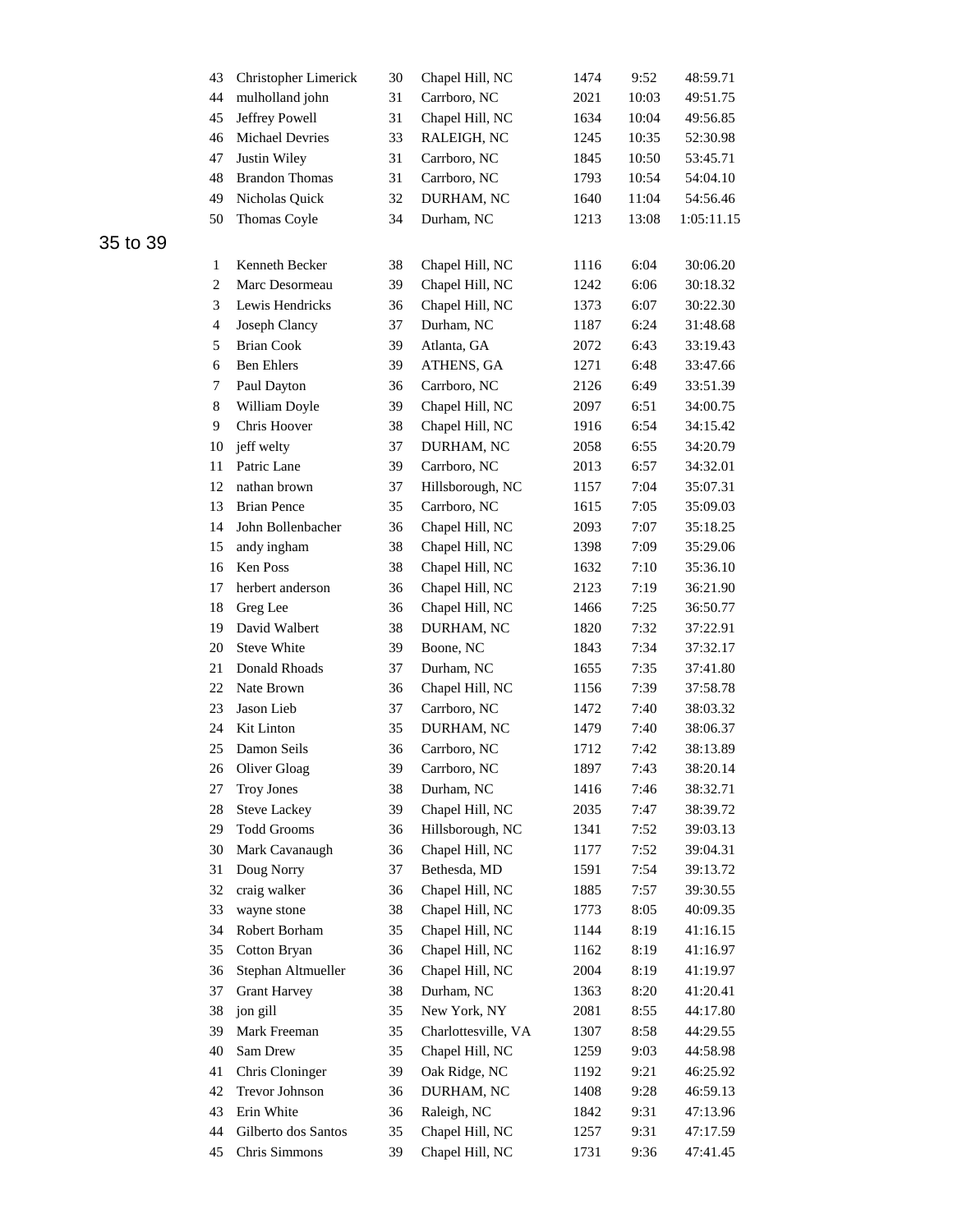| 46             | Shawn Sullivan        | 39 | Chapel Hill, NC   | 1783 | 9:50  | 48:49.14   |
|----------------|-----------------------|----|-------------------|------|-------|------------|
| 47             | Phil Molnar           | 39 | Durham, NC        | 1551 | 9:51  | 48:55.63   |
| 48             | Eric Fish             | 37 | Chapel Hill, NC   | 1293 | 9:55  | 49:12.55   |
| 49             | David Beck            | 39 | Chapel Hill, NC   | 1114 | 9:55  | 49:15.82   |
| 50             | Rich Beck             | 38 | Chapel Hill, NC   | 1115 | 9:55  | 49:15.96   |
| 51             | kenneth laDue         | 35 | Apex, NC          | 1451 | 10:00 | 49:38.84   |
| 52             | Joseph Rice           | 38 | Chapel Hill, NC   | 1657 | 10:03 | 49:55.45   |
| 53             | Kevin Biese           | 36 | Chapel Hill, NC   | 2094 | 10:04 | 49:56.77   |
| 54             | Bryan Engle           | 37 | Chapel Hill, NC   | 1920 | 10:04 | 49:57.80   |
| 55             | kevin scheffler       | 38 | Pittsburgh, PA    | 2002 | 10:20 | 51:19.66   |
| 56             | <b>Blake Rahn</b>     | 37 | Chapel Hill, NC   | 1642 | 10:21 | 51:24.55   |
| 57             | Chad Austin           | 36 | Raleigh, NC       | 1100 | 10:46 | 53:26.84   |
| 58             | <b>Tyson Steffens</b> | 36 | Durham, NC        | 1766 | 10:47 | 53:31.23   |
| 59             | jon risgaard          | 37 | Durham, NC        | 1666 | 10:47 | 53:31.28   |
| 60             | Brian Lapham          | 37 | Durham, NC        | 1457 | 11:41 | 57:57.92   |
| 61             | Danny Rowe            | 39 | Durham, NC        | 1680 | 13:07 | 1:05:06.34 |
| 1              | Rob Benjamin          | 40 | Chapel Hill, NC   | 1121 | 5:27  | 27:04.59   |
| $\overline{c}$ | <b>Ulf Andre</b>      | 42 | Hillsborough, NC  | 1088 | 5:32  | 27:27.91   |
| 3              | thomas Newsome        | 41 | Chapel Hill, NC   | 2121 | 6:11  | 30:41.69   |
| $\overline{4}$ | Simon Sawyer          | 42 | Chapel Hill, NC   | 1698 | 6:31  | 32:22.95   |
| 5              | jonathan drake        | 43 | Chapel Hill, NC   | 2129 | 6:40  | 33:04.01   |
| 6              | <b>Blaine Schmidt</b> | 42 | Chapel Hill, NC   | 1704 | 6:42  | 33:17.92   |
| 7              | Todd Bolon            | 43 | Chapel Hill, NC   | 1139 | 6:44  | 33:24.41   |
| 8              | tom grinman           | 41 | Unknown, NA       | 2060 | 6:54  | 34:18.57   |
| 9              | Robert Crabill        | 43 | Chapel Hill, NC   | 1214 | 7:00  | 34:48.88   |
| 10             | James Chopas          | 43 | Chapel Hill, NC   | 1186 | 7:02  | 34:55.44   |
| 11             | <b>Stewart Collis</b> | 41 | Chapel Hill, NC   | 1199 | 7:07  | 35:21.38   |
| 12             | Evan Patterson        | 42 | Chapel Hill, NC   | 2012 | 7:08  | 35:27.18   |
| 13             | Shahar Ayal           | 41 | Chapel Hill, NC   | 1901 | 7:12  | 35:45.09   |
| 14             | jeff revoy            | 42 | Carrboro, NC      | 2095 | 7:13  | 35:49.72   |
| 15             | jim harman            | 40 | Springfield, VA   | 2053 | 7:19  | 36:18.41   |
| 16             | Mike Brown            | 43 | <b>GRAHAM, NC</b> | 1155 | 7:23  | 36:41.58   |
| 17             | <b>Jim Riek</b>       | 44 | Carrboro, NC      | 1663 | 7:23  | 36:42.66   |
| 18             | Darren DeWalt         | 40 | Chapel Hill, NC   | 2042 | 7:24  | 36:47.96   |
| 19             | Michael Cobb          | 41 | Hillsborough, NC  | 1193 | 7:31  | 37:19.17   |
| 20             | Todd Crenshaw         | 44 | Durham, NC        | 1221 | 7:35  | 37:41.11   |
| 21             | simeon furman         | 42 | DURHAM, NC        | 1986 | 7:38  | 37:56.64   |
| 22             | Norman Sharpless      | 43 | Chapel Hill, NC   | 2044 | 7:39  | 37:58.16   |
| 23             | Steven Joseph         | 43 | Chapel Hill, NC   | 1418 | 7:41  | 38:09.89   |
| 24             | Michael Irizarry      | 43 | Chapel Hill, NC   | 2092 | 7:42  | 38:12.08   |
| 25             | Matt Redinbo          | 43 | Chapel Hill, NC   | 1648 | 7:42  | 38:14.36   |
| 26             | Christopher Blue      | 41 | Chapel Hill, NC   | 1132 | 7:43  | 38:20.15   |
| $27\,$         | Jim Vitt              | 41 | Carrboro, NC      | 1819 | 7:46  | 38:34.42   |
| 28             | Alex Youngman         | 44 | Chapel Hill, NC   | 1876 | 7:56  | 39:24.35   |
| 29             | Paul Youngman         | 44 | Chapel Hill, NC   | 1877 | 7:57  | 39:28.05   |
| $30\,$         | Young Kim             | 41 | Cary, NC          | 1434 | 8:18  | 41:14.49   |
| 31             | keith smith           | 42 | Ann Arbor, MI     | 1997 | 8:19  | 41:17.90   |
| 32             | Hampton Dellinger     | 42 | DURHAM, NC        | 1996 | 8:20  | 41:20.41   |
| 33             | phil rodgers          | 41 | Chapel Hill, NC   | 1999 | 8:20  | 41:22.81   |
| 34             | jerry Resnick         | 41 | Chapel Hill, NC   | 1652 | 8:21  | 41:27.46   |
| 35             | Jamie Campbell        | 41 | Chapel Hill, NC   | 1170 | 8:21  | 41:29.18   |
| 36             | Don Anthony           | 42 | Durham, NC        | 1091 | 8:24  | 41:40.17   |
| 37             | Chris Holaday         | 43 | Leesburg, NC      | 1388 | 8:24  | 41:44.81   |
|                |                       |    |                   |      |       |            |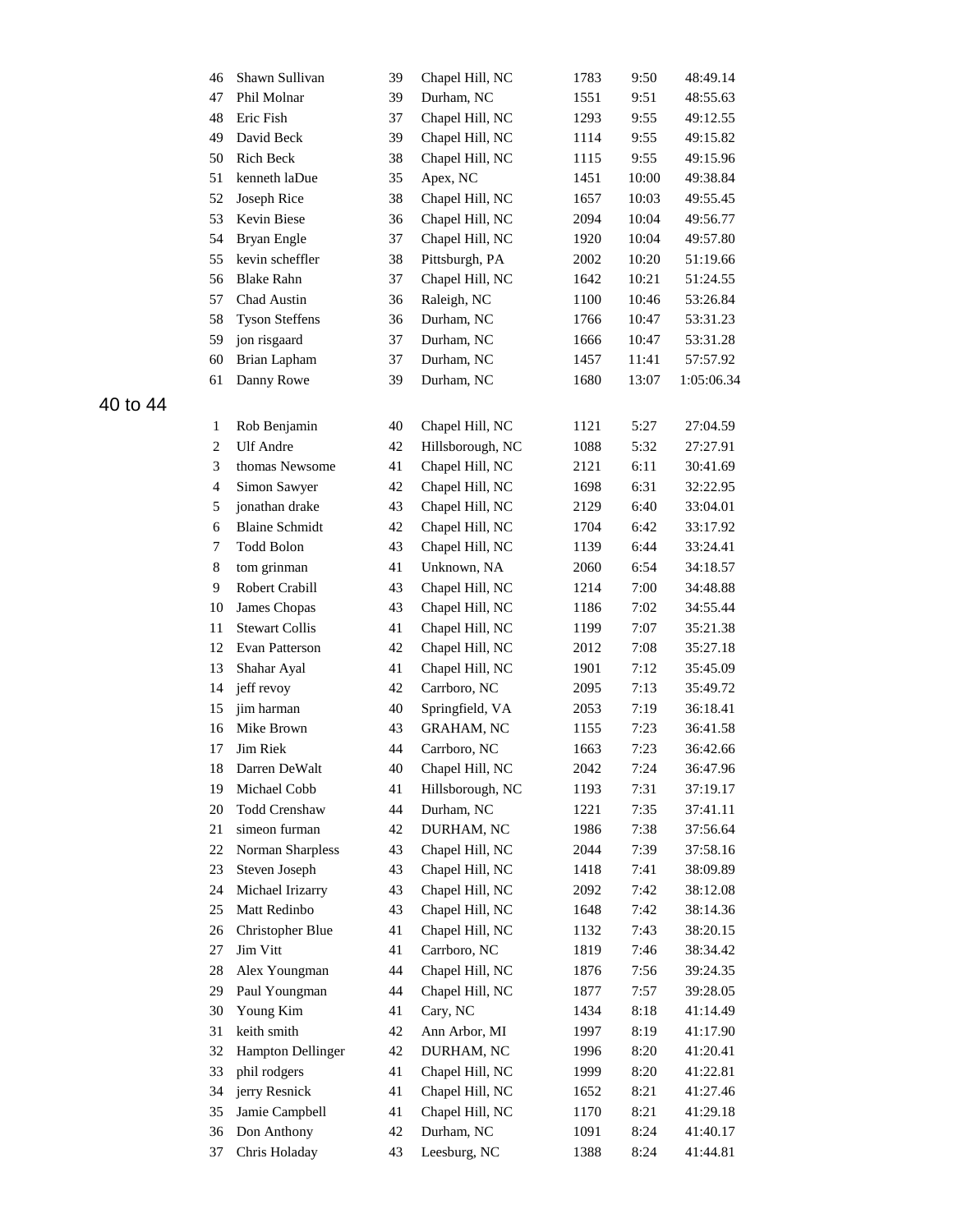| 38             | scott mathias            | 43 | Chapel Hill, NC  | 1519 | 8:30  | 42:12.05 |
|----------------|--------------------------|----|------------------|------|-------|----------|
| 39             | stewart alexander        | 42 | Rougemont, NC    | 1076 | 8:43  | 43:17.75 |
| 40             | Mark Mehaffey            | 43 | Saxapahaw, NC    | 1939 | 8:43  | 43:19.11 |
| 41             | <b>Bo Howes</b>          | 44 | Chapel Hill, NC  | 1394 | 8:49  | 43:48.11 |
| 42             | amos tyndall             | 44 | Chapel Hill, NC  | 2014 | 8:56  | 44:22.12 |
| 43             | John Walker              | 42 | Pittsboro, NC    | 1821 | 9:15  | 45:56.52 |
| 44             | andrew asaro             | 42 | Chapel Hill, NC  | 2050 | 9:15  | 45:56.63 |
| 45             | Eric Locklear            | 43 | Roxboro, NC      | 1486 | 9:22  | 46:29.04 |
| 46             | chris baker              | 42 | Bethesda, MD     | 2108 | 9:22  | 46:31.41 |
| 47             | Samuel Jones             | 44 | Chapel Hill, NC  | 1415 | 9:25  | 46:47.31 |
| 48             | Juan Alva                | 42 | Charlotte, NC    | 1081 | 9:26  | 46:52.72 |
| 49             | Rob McClure              | 44 | Chapel Hill, NC  | 1525 | 9:33  | 47:25.84 |
| 50             | <b>Todd Stiffler</b>     | 41 | Haw River, NC    | 1772 | 9:39  | 47:54.12 |
| 51             | Mike Mineer              | 41 | Bear Creek, NC   | 1549 | 9:41  | 48:06.99 |
| 52             | <b>Bruce Allen</b>       | 41 | Chapel Hill, NC  | 1078 | 9:50  | 48:48.65 |
| 53             | K. Spade                 | 40 | Carrboro, NC     | 1753 | 9:51  | 48:53.34 |
| 54             | andrew foster            | 40 | Chapel Hill, NC  | 1299 | 9:59  | 49:35.42 |
| 55             | Paul Shareshian          | 42 | Chapel Hill, NC  | 1721 | 10:10 | 50:29.47 |
| 56             | Rob Schneider            | 42 | Carrboro, NC     | 1706 | 10:19 | 51:12.79 |
| 57             | jim sands                | 40 | Clayton, NC      | 2102 | 10:27 | 51:52.01 |
| 58             | Ruben Sanchez            | 42 | Durham, NC       | 1693 | 10:55 | 54:09.85 |
|                |                          |    |                  |      |       |          |
| $\mathbf{1}$   | John Hinton              | 47 | Chapel Hill, NC  | 2030 | 5:21  | 26:34.07 |
| $\overline{c}$ | Jack Morgan              | 48 | Pittsboro, NC    | 1959 | 5:42  | 28:18.49 |
| 3              | Matt Kemp                | 46 | Durham, NC       | 1431 | 6:12  | 30:47.89 |
| $\overline{4}$ | rene villagran linares   | 49 | Carrboro, NC     | 1815 | 6:16  | 31:09.72 |
| 5              | David Drewry             | 46 | DURHAM, NC       | 1260 | 6:31  | 32:24.14 |
| 6              | Rodney Knight            | 48 | Chapel Hill, NC  | 1917 | 6:32  | 32:26.12 |
| 7              | douglas gimlia           | 45 | Carrboro, NC     | 2038 | 6:38  | 32:56.32 |
| $8\,$          | <b>Charles Lancaster</b> | 48 | Chapel Hill, NC  | 1453 | 6:42  | 33:17.31 |
| 9              | David Hardy              | 49 | Carrboro, NC     | 1355 | 6:52  | 34:04.46 |
| 10             | Cosby Dudley             | 49 | Chapel Hill, NC  | 1261 | 6:58  | 34:34.06 |
| 11             | todd kopczynski          | 45 | Waxhaw, NC       | 1995 | 6:58  | 34:35.74 |
| 12             | Ken Taylor               | 46 | Chapel Hill, NC  | 1790 | 7:09  | 35:29.20 |
|                | 13 Daniel Anderson       | 47 | Chapel Hill, NC  | 1085 | 7:10  | 35:36.53 |
| 14             | Curtis Taylor            | 45 | Carrboro, NC     | 1977 | 7:12  | 35:44.86 |
| 15             | Kevin Kirk               | 49 | Durham, NC       | 1436 | 7:12  | 35:47.57 |
| 16             | David Meyer              | 46 | DURHAM, NC       | 1538 | 7:18  | 36:16.74 |
| 17             | Stephen Lucente          | 49 | Carrboro, NC     | 1491 | 7:19  | 36:21.92 |
| 18             | Greg Cordell             | 49 | Chapel Hill, NC  | 2024 | 7:21  | 36:30.67 |
| 19             | <b>Charles Goss</b>      | 46 | Chapel Hill, NC  | 1336 | 7:21  | 36:30.83 |
| 20             | Aubrey Meador            | 49 | Mebane, NC       | 1532 | 7:22  | 36:35.25 |
| 21             | Joel Williams            | 48 | Mebane, NC       | 1851 | 7:23  | 36:39.66 |
| 22             | Casey Kopczynski         | 48 | Chapel Hill, NC  | 1993 | 7:23  | 36:41.27 |
| 23             | <b>Brian Murphy</b>      | 45 | Durham, NC       | 1570 | 7:25  | 36:50.71 |
| 24             | <b>Ray Pickles</b>       | 45 | Carrboro, NC     | 1624 | 7:29  | 37:10.75 |
| 25             | <b>Bob Duronio</b>       | 45 | Chapel Hill, NC  | 1268 | 7:31  | 37:20.46 |
| 26             | Keith Beisner            | 45 | Chapel Hill, NC  | 1890 | 7:35  | 37:38.31 |
| 27             | Phil Royal               | 48 | Pittsboro, NC    | 1684 | 7:36  | 37:43.29 |
| 28             | Tim Smith                | 48 | Hillsborough, NC | 1748 | 7:43  | 38:17.40 |
| 29             | Derek Waterhouse         | 46 | Mebane, NC       | 1825 | 7:45  | 38:27.50 |
| 30             | <b>Brian Beatty</b>      | 46 | Carrboro, NC     | 1113 | 7:46  | 38:34.40 |
| 31             | Tony Handlon             | 47 | Durham, NC       | 1352 | 7:47  | 38:41.15 |
| 32             | Jim Bos                  | 47 | Pittsboro, NC    | 2065 | 7:49  | 38:48.19 |
|                |                          |    |                  |      |       |          |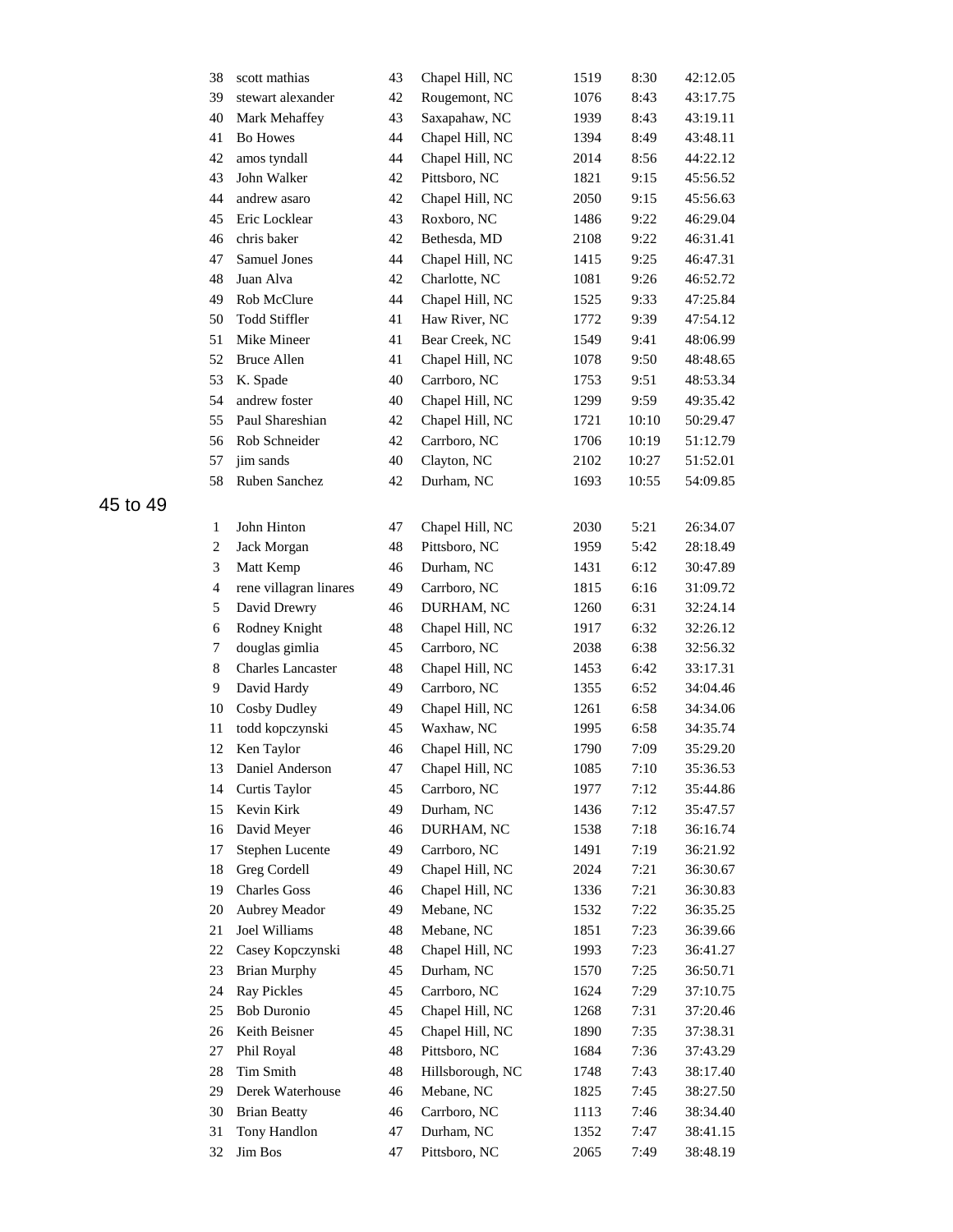| 33                          | Said Williford         | 48 | Carrboro, NC       | 1960 | 7:49  | 38:51.69   |
|-----------------------------|------------------------|----|--------------------|------|-------|------------|
| 34                          | Thomas Gillaspy        | 45 | Raleigh, NC        | 1327 | 7:52  | 39:04.65   |
| 35                          | Ned Neeley             | 49 | DURHAM, NC         | 1577 | 7:59  | 39:36.23   |
| 36                          | Stephen Orton          | 47 | Chapel Hill, NC    | 1604 | 8:02  | 39:54.69   |
| 37                          | Jeffrey Merron         | 48 | Chapel Hill, NC    | 1533 | 8:08  | 40:22.59   |
| 38                          | <b>Nick Robinson</b>   | 45 | Chapel Hill, NC    | 1671 | 8:12  | 40:43.02   |
| 39                          | duncan shaw            | 47 | Hillsborough, NC   | 2084 | 8:12  | 40:43.33   |
| 40                          | Bernard Prabucki       | 48 | Carrboro, NC       | 1635 | 8:14  | 40:51.75   |
| 41                          | Victor Jimenez         | 47 | Carrboro, NC       | 1404 | 8:20  | 41:20.67   |
| 42                          | randy mews             | 45 | Carrboro, NC       | 1537 | 8:21  | 41:28.16   |
| 43                          | Kevin Weeks            | 46 | Carrboro, NC       | 1832 | 8:27  | 41:56.68   |
| 44                          | brent blunden          | 45 | Chapel Hill, NC    | 2028 | 8:27  | 41:57.05   |
| 45                          | Kevin Henkes           | 49 | Chapel Hill, NC    | 1375 | 8:28  | 42:01.73   |
| 46                          | Mike Helpingstine Help | 46 | Chapel Hill, NC    | 1371 | 8:30  | 42:11.08   |
| 47                          | William Landis         | 49 | Chapel Hill, NC    | 1455 | 8:34  | 42:34.47   |
| 48                          | michael wilkinson      | 49 | Mebane, NC         | 1847 | 8:37  | 42:46.19   |
| 49                          | <b>Greg Porter</b>     | 47 | Carrboro, NC       | 1630 | 8:44  | 43:22.59   |
| 50                          | jim wennersfran        | 49 | Durham, NC         | 1961 | 8:45  | 43:27.84   |
| 51                          | Paul Monahan           | 46 | Chapel Hill, NC    | 1552 | 8:50  | 43:53.35   |
| 52                          | brett bennett          | 47 | Mt. Pleasant, SC   | 2026 | 8:56  | 44:19.63   |
| 53                          | Shawn Williams         | 49 | Chapel Hill, NC    | 1855 | 9:11  | 45:33.67   |
| 54                          | Dean Bruno             | 45 | Chapel Hill, NC    | 1160 | 9:12  | 45:40.34   |
| 55                          | <b>Bruce Tucker</b>    | 47 | Chapel Hill, NC    | 1952 | 9:25  | 46:45.61   |
| 56                          | Craig Lewis            | 45 | Chapel Hill, NC    | 1470 | 9:27  | 46:53.71   |
| 57                          | craig oconnor          | 47 | Clarksville, MD    | 2128 | 9:30  | 47:10.52   |
| 58                          | Jay Schmid             | 49 | Glen Allen, VA     | 1702 | 9:50  | 48:47.66   |
| 59                          | Tom Arnel              | 46 | Carrboro, NC       | 1097 | 9:57  | 49:22.92   |
| 60                          | Eric Schneider         | 45 | Pittsboro, NC      | 1705 | 9:59  | 49:33.49   |
| 61                          | John Board             | 49 | Chapel Hill, NC    | 1134 | 10:04 | 49:58.15   |
| 62                          | Joe Spagnardi          | 45 | Durham, NC         | 1754 | 10:12 | 50:38.73   |
| 63                          | Len White              | 46 | DURHAM, NC         | 1957 | 10:12 | 50:39.96   |
| 64                          | bruce hollis           | 47 | Chapel Hill, NC    | 2106 | 10:13 | 50:44.11   |
| 65                          | Michael Etzinger       | 47 | Havre de Grace, MD | 1282 | 10:21 | 51:24.12   |
| 66                          | Lou Metzger            | 48 | Hillsborough, NC   | 1535 | 10:28 | 51:58.38   |
| 67                          | Joseph Pardington      | 46 | Chapel Hill, NC    | 1606 | 10:51 | 53:51.82   |
| 68                          | Joseph Kilby           | 46 | DURHAM, NC         | 1900 | 11:33 | 57:22.90   |
| 69                          | Mark Williams          | 46 | Durham, NC         | 1853 | 11:54 | 59:02.04   |
| 70                          | chuck bean             | 45 | Arlington, VA      | 2099 | 11:58 | 59:25.44   |
| 71                          | Tom Porter             | 48 | Hillsborough, NC   | 1631 | 13:17 | 1:05:55.74 |
| 72                          | William Wolf           | 46 | Chapel Hill, NC    | 1869 | 14:50 | 1:13:39.47 |
| $\mathbf{1}$                | Gary Slade             | 50 | Chapel Hill, NC    | 1737 | 5:46  | 28:37.95   |
| $\overline{c}$              | Dan Risku              | 53 | Chapel Hill, NC    | 1667 | 6:27  | 32:04.57   |
| $\ensuremath{\mathfrak{Z}}$ | Owen Astrachan         | 53 | Chapel Hill, NC    | 1098 | 6:47  | 33:40.30   |
| $\overline{4}$              | David Royle            | 54 | Washington, DC     | 1685 | 6:52  | 34:08.72   |
| 5                           | Randy Kauftheil        | 51 | Chapel Hill, NC    | 1428 | 7:05  | 35:09.69   |
| 6                           | John Marshall          | 54 | Carrboro, NC       | 1509 | 7:05  | 35:10.92   |
| 7                           | Ned Patz               | 51 | Chapel Hill, NC    | 1608 | 7:13  | 35:49.12   |
| $\,8\,$                     | Tom Hoerger            | 50 | Chapel Hill, NC    | 1385 | 7:14  | 35:53.10   |
| 9                           | John Mader             | 52 | Chapel Hill, NC    | 1503 | 7:17  | 36:08.14   |
| 10                          | John Rees              | 50 | Chapel Hill, NC    | 1649 | 7:20  | 36:26.54   |
| 11                          | <b>BILL GABLE</b>      | 53 | Chapel Hill, NC    | 1309 | 7:28  | 37:04.37   |
| 12                          | <b>Bob Dixon</b>       | 50 | Chapel Hill, NC    | 1252 | 7:29  | 37:10.69   |
|                             |                        |    |                    |      |       |            |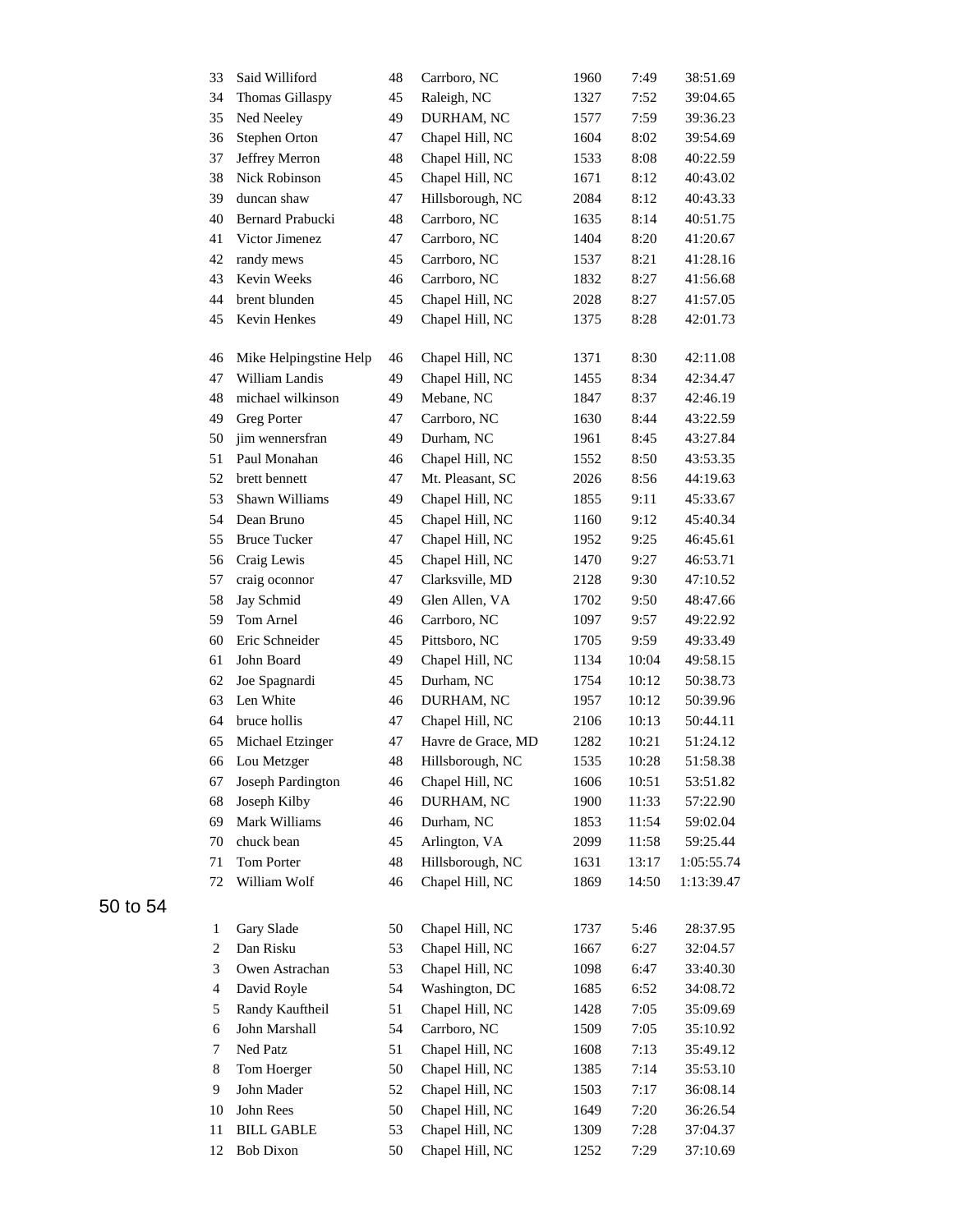| 13 | David Rice            | 50 | Durham, NC        | 1656 | 7:35  | 37:38.54   |
|----|-----------------------|----|-------------------|------|-------|------------|
| 14 | Donald Cook           | 53 | Chapel Hill, NC   | 1205 | 7:37  | 37:48.14   |
| 15 | Michael Piracci       | 52 | Chapel Hill, NC   | 1625 | 7:39  | 38:00.67   |
| 16 | Scott Johnson         | 54 | DURHAM, NC        | 1407 | 7:50  | 38:54.83   |
| 17 | Gregory Atchison      | 53 | Chapel Hill, NC   | 1099 | 7:52  | 39:06.43   |
| 18 | Ken Soo               | 51 | Durham, NC        | 1751 | 8:00  | 39:43.37   |
| 19 | michael murray        | 52 | Chapel Hill, NC   | 1572 | 8:02  | 39:51.89   |
| 20 | dennis crowe          | 52 | Mebane, NC        | 1223 | 8:07  | 40:16.15   |
| 21 | David Pottenger       | 51 | Durham, NC        | 2078 | 8:13  | 40:49.39   |
| 22 | John Cogswell         | 50 | Carrboro, NC      | 1194 | 8:18  | 41:14.82   |
| 23 | John Blunk            | 53 | Chapel Hill, NC   | 1133 | 8:23  | 41:35.41   |
| 24 | John Tullo            | 51 | Chapel Hill, NC   | 1801 | 8:29  | 42:08.71   |
| 25 | Lawrence Noe          | 50 | Chapel Hill, NC   | 1587 | 8:34  | 42:33.91   |
| 26 | Elman Frantz          | 53 | Chapel Hill, NC   | 2056 | 8:45  | 43:25.30   |
| 27 | <b>RICKY BERRY</b>    | 53 | Hillsborough, NC  | 1124 | 8:48  | 43:40.18   |
| 28 | Andrew Ghio           | 54 | Chapel Hill, NC   | 1321 | 8:50  | 43:49.74   |
| 29 | <b>Bubba Crum</b>     | 50 | New Bern, NC      | 1225 | 8:58  | 44:31.89   |
| 30 | c marshall thompson   | 51 | Chapel Hill, NC   | 1972 | 8:59  | 44:34.21   |
| 31 | Charlie Thompson      | 53 | Chapel Hill, NC   | 1971 | 8:59  | 44:34.46   |
| 32 | <b>Thomas Smith</b>   | 52 | Chapel Hill, NC   | 1747 | 9:05  | 45:06.69   |
| 33 | Kenneth Martin        | 52 | Lombard, IL       | 1511 | 9:12  | 45:41.20   |
| 34 | <b>Barrett Ludlow</b> | 50 | Chapel Hill, NC   | 1492 | 9:14  | 45:52.85   |
| 35 | <b>Bill Craven</b>    | 53 | Chapel Hill, NC   | 1217 | 9:16  | 45:58.09   |
| 36 | Michael Frazier       | 53 | Durham, NC        | 1304 | 9:18  | 46:09.68   |
| 37 | Wayne Flournoy        | 50 | Chapel Hill, NC   | 1295 | 9:32  | 47:18.37   |
| 38 | Rendon Nelson         | 54 | DURHAM, NC        | 1578 | 9:38  | 47:47.48   |
| 39 | Tim Flynn             | 50 | Chapel Hill, NC   | 1298 | 9:38  | 47:49.53   |
| 40 | bryan harrison        | 54 | Tampa, FL         | 2086 | 9:48  | 48:37.94   |
| 41 | Fitz Shelton          | 53 | Durham, NC        | 1725 | 9:50  | 48:47.93   |
| 42 | Michael Dinola        | 54 | Chapel Hill, NC   | 1249 | 10:19 | 51:12.13   |
| 43 | Mark Rotenberry       | 50 | Chapel Hill, NC   | 1962 | 10:22 | 51:29.62   |
| 44 | Paul Pooley           | 54 | Durham, NC        | 1906 | 11:14 | 55:47.63   |
| 45 | Michael Ervin         | 51 | DURHAM, NC        | 1280 | 12:11 | 1:00:27.22 |
| 46 | Thomas Tucker         | 54 | Carrboro, NC      | 1953 | 12:20 | 1:01:12.75 |
| 47 | Buzz Sztukowski       | 54 | Chapel Hill, NC   | 1785 | 12:33 | 1:02:15.04 |
| 1  | Roger Halchin         | 56 | Mebane, NC        | 2046 | 6:35  | 32:40.37   |
| 2  | John Ganzi            | 55 | Chapel Hill, NC   | 1316 | 6:51  | 34:03.67   |
| 3  | tim obrien            | 58 | Durham, NC        | 2090 | 7:10  | 35:36.58   |
| 4  | <b>Robert Valley</b>  | 55 | Chapel Hill, NC   | 1808 | 7:21  | 36:30.35   |
| 5  | John Northen          | 59 | Chapel Hill, NC   | 1593 | 7:22  | 36:33.60   |
| 6  | <b>Crawford Cutts</b> | 57 | DURHAM, NC        | 1236 | 7:31  | 37:20.00   |
| 7  | armando velasco       | 56 | Chapel Hill, NC   | 1893 | 7:32  | 37:25.48   |
| 8  | David Couper          | 55 | Chapel Hill, NC   | 1211 | 7:40  | 38:02.95   |
| 9. | francisco prado       | 58 | DURHAM, NC        | 1636 | 7:46  | 38:34.80   |
| 10 | Jim Vernon            | 56 | Chapel Hill, NC   | 1983 | 7:58  | 39:31.82   |
| 11 | tom loy               | 55 | Greensboro, NC    | 2079 | 8:01  | 39:49.02   |
| 12 | Seth Hetherington     | 57 | Chapel Hill, NC   | 1381 | 8:05  | 40:06.70   |
| 13 | George Retsch-Bogart  | 57 | Chapel Hill, NC   | 1654 | 8:13  | 40:47.65   |
| 14 | john streck           | 59 | Durham, NC        | 1776 | 8:22  | 41:34.72   |
| 15 | John Popielarczyk     | 58 | Mansfield, TX     | 1628 | 8:24  | 41:41.55   |
| 16 | <b>Bjorn Nordwall</b> | 58 | Chapel Hill, NC   | 1589 | 8:25  | 41:49.93   |
| 17 | Walter Jominy         | 57 | Coral Springs, FL | 1410 | 8:26  | 41:54.31   |
| 18 | <b>Richard Crume</b>  | 57 | Chapel Hill, NC   | 1229 | 8:28  | 42:02.49   |